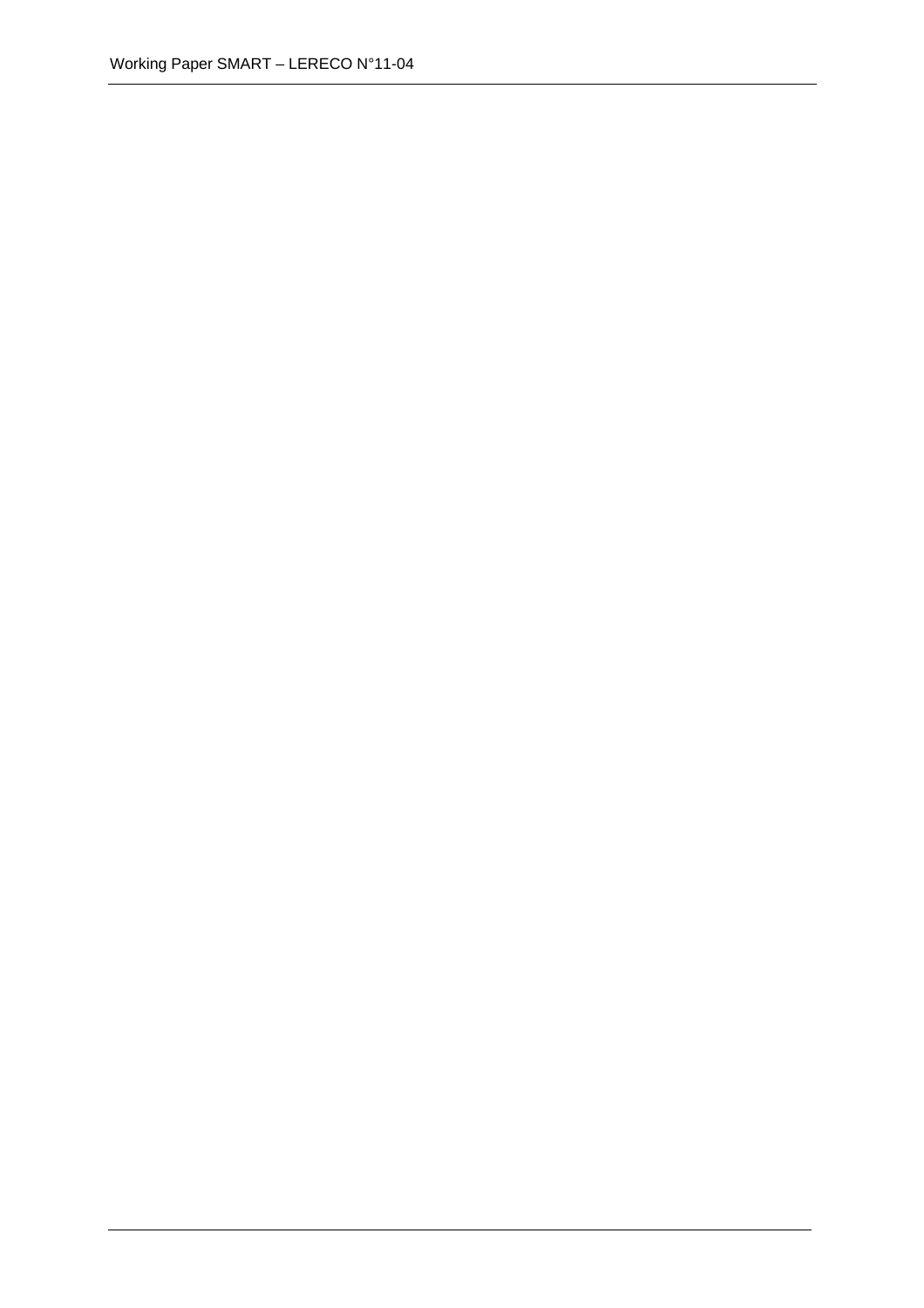Vincent CHATELLIER

*INRA, UR1134 LERECO, F-44316 Nantes, France* 

## **Acknowledgements**

*This article has been written following a communication for the European Parliament's Directorate for Structural and Cohesion Policies. It was presented to the Committee on Agriculture and Rural Development of the European Parliament at a workshop held on 7 February 2011 in Brussels*.

#### **Auteur pour la correspondance / Corresponding author**

#### **Vincent CHATELLIER**

INRA UR LERECO Rue de la Géraudière, BP 71627 44316 Nantes cedex 03, France Email: [vincent.chatellier@nantes.inra.fr](mailto:vincent.chatellier@nantes.inra.fr) Téléphone / Phone: +33 (0) 2 40 67 51 72 Fax: +33 (0)2 40 67 50 74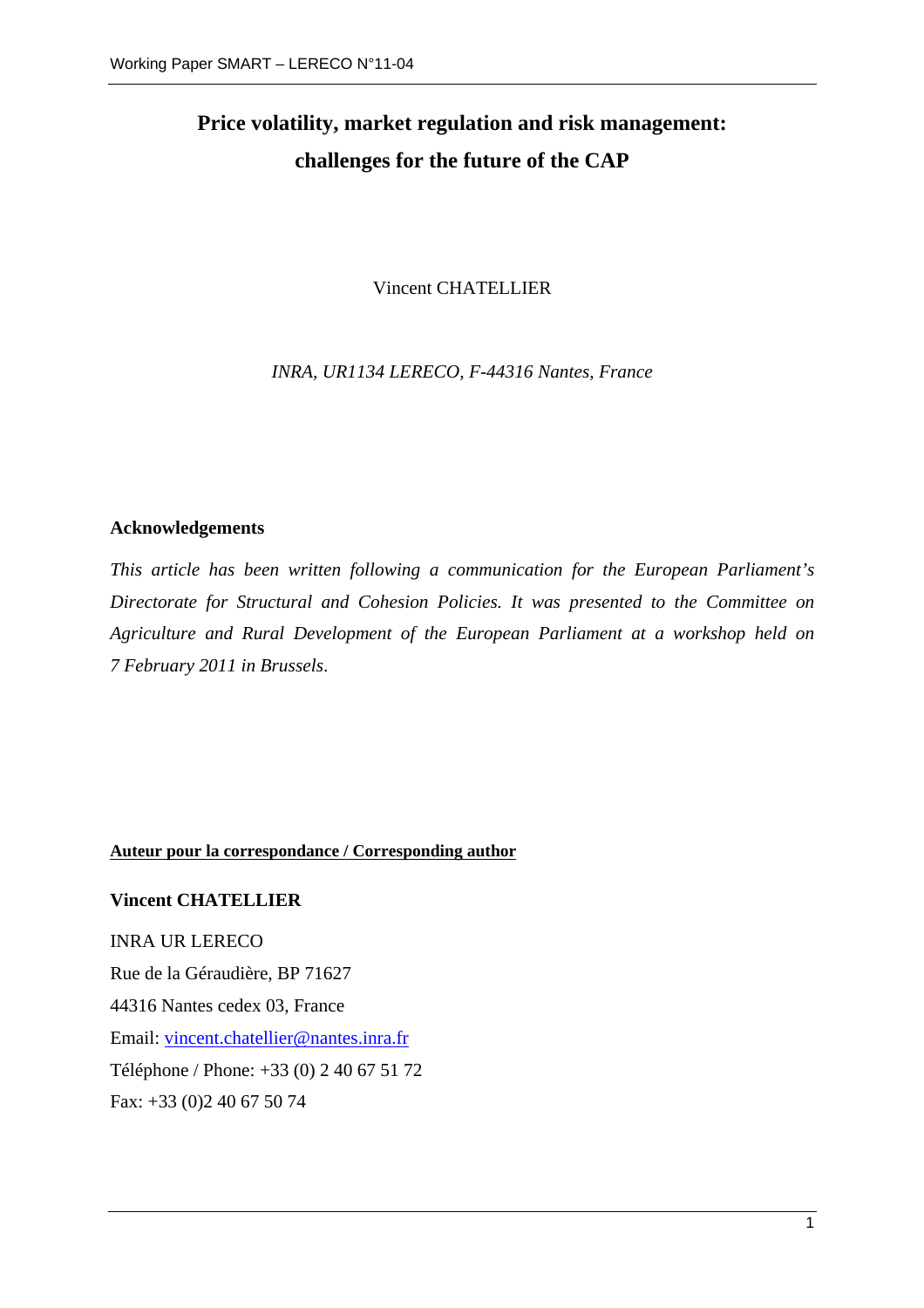#### **Abstract**

This article provides an analysis of the European Commission's proposals (18 Novembre 2010) regarding the next CAP reform. It proposes a reflection centered on the volatility of agricultural prices, the market regulation mechanisms and the risk management tools (the important question of direct payment to farmers is not included here). The first section deals with the factors underlying the volatility of agricultural prices, the effects of these factors on an international scale and ways of better managing volatility through enhanced international coordination of policies associated with agriculture. The second concerns the European tools that could be mobilised to accompany and support the envisaged strategies on a more global scale. Arguments are then developed around the following topics: customs duties, export refunds, safety nets, futures markets, fiscal policies and income stabilisation tools.

**Keywords:** CAP, agricultural market, price volatility, risk, regulation instruments

**JEL classifications:** Q10, Q13, Q18

# **Volatilité des prix, régulation des marchés et gestion des risques : les enjeux pour la future PAC**

#### **Résumé**

Cet article propose une analyse des propositions de la Commission Européenne du 18 novembre 2010 pour une nouvelle réforme de la PAC. Le propos est centré sur la volatilité des prix agricoles, les mécanismes de régulation des marchés et les outils de gestion des risques (la question importante des paiments directs aux agriculteurs n'est pas abordée ici). La première section s'intéresse aux facteurs sous-jacents à la volatilité des prix agricoles, à leurs impacts à l'échelle internationale et aux possibilités de mieux gérer la volatilité grâce à une meilleure coordination internationale des politiques affectant le secteur agricole. La deuxième section met l'accent sur les outils qui pourraient être mobilisés dans l'Union européenne pour accompagner et soutenir les stratégies envisagées à une échelle plus globale. Une discussion est enfin conduite autour des sujets suivants : les droits de douane, les restitutions à l'export, les filets de sécurités, les marchés à terme, les politiques fiscales et les instruments de stabilitsation des revenus.

**Mots-clefs :** PAC, marchés agricoles, volatilité des prix, risque, instruments de régulation

**Classifications JEL :** Q10, Q13, Q18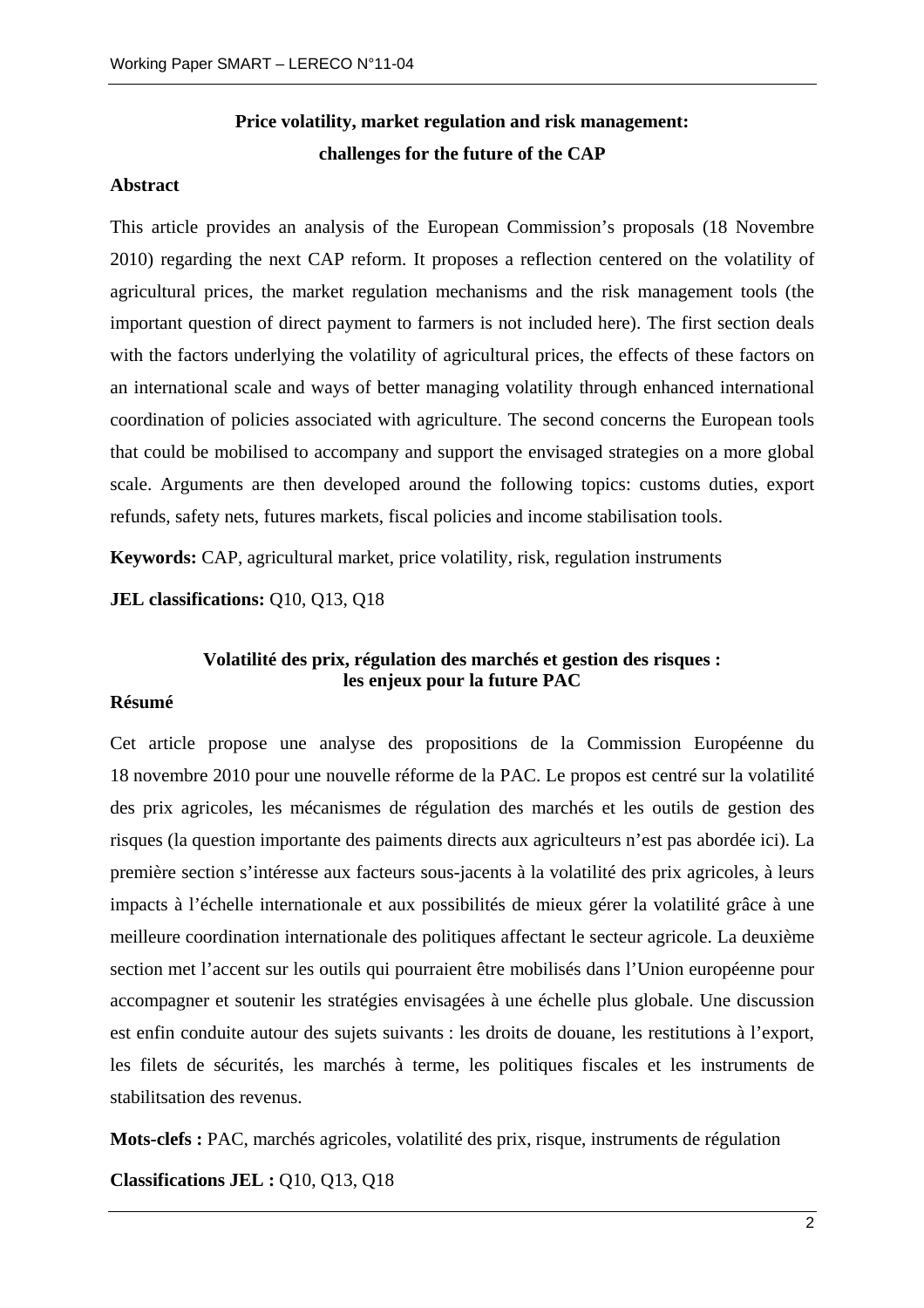#### **1. Introduction**

On 18 November 2010 the European Commission presented a communication on the future of the common agricultural policy (CAP) towards 2020 (European Commission, 2010a). The communication was placed under the authority of the Commissioner responsible for Agriculture and Rural Development (Dacian Ciolos) and was addressed to the European Parliament (Adinolfi, Little and Massot, 2010), the Council, the Economic and Social Committee and the Committee of the Regions. Prior to the publication of the text, the Commissioner organised a broad public consultation to gather the thoughts expressed by European citizens and various organisations (European Commission, 2010b; Bureau, 2010). These new proposals, which are part of the continuing reforms that have taken place over the two previous decades (Burell, 2009; Matthews, 2010; Daugbjerg and Swinbank, 2011), convey the European Commission's strategic vision on the development of agriculture and its place in society. According to the European Commission, the future CAP must satisfy the following three objectives at the same time: promoting healthy and adequate food production for European consumers in a context of global demand growth, economic crisis and high price volatility; contributing to sustainable management of natural resources, while taking into account the problems associated with climate change; encouraging the maintenance of territorial balances by accepting the idea that agriculture is a crucial factor in invigorating the rural environment.

The communication is a policy guidance document. The proposals made are therefore not, at least at this stage, a precise regulatory text which could form the subject of a detailed analysis of the impact in terms of reorienting support between Member States, the sensitivity of the incomes of the different categories of farms or incentives for changes in production. Once the institutional debate has been completed (De Castro *et al.*, 2011), regulatory texts will be adopted to implement a reform of the CAP from 2014. It is important to point out that this communication was drawn up with the intention of, firstly, taking into account the commitments made in the context of the World Trade Organization (WTO) multilateral negotiations (Blandford *et al.*, 2010; Swinbank, 2008) and, secondly, orienting the future CAP towards the priorities set out by the President of the European Commission in his communication of 3 March 2010 entitled 'Europe 2020' (European Commission, 2010c). Seeking to make the future CAP consistent with the Europe 2020 strategy is naturally a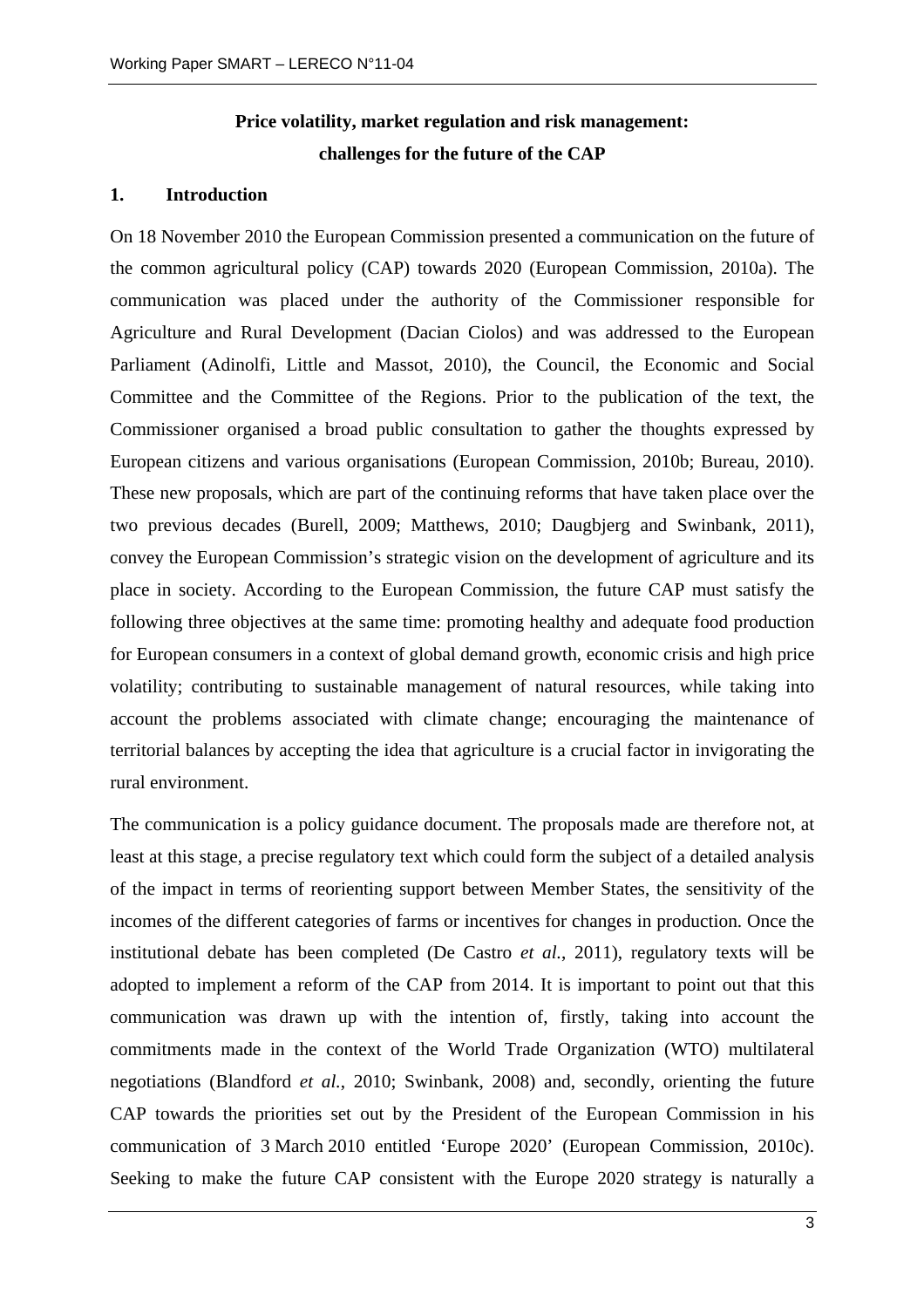priority in so far as the latter will have a significant influence on the choices that will be made regarding the future keys to allocating EU budgetary resources in the financial framework for 2014-2020.

In this context, this article is divided in two sections. The first one deals with the volatility of agricultural prices, considering that the future CAP instruments, however innovative they are, will have to be in line with an internationally agreed strategy. The second one discusses the proposals made regarding the future tools that could be mobilised internally in order to regulate the agricultural markets and deal with risk and crisis situations as well as possible.

#### **2. Price volatility and international coordination**

In its text of 18 November 2010, the European Commission highlights the extent to which growing price volatility of agricultural products and inputs (FAO, 2011; Gilbert and Morgan, 2010) is currently a problem for European farmers (Capitanio, 2010). It causes major variations in income and contributes to a growing concern that does not in any way favour making the necessary long-term commitments (establishment and investment) that this activity requires. Alongside the measures that will be adopted specifically in the context of the CAP (see section 3), the EU authorities will also have to be actively involved in better international coordination of this issue; the work undertaken in the G20 (under the French Presidency) is also intended to contribute to this.

#### **2.1. Price volatility accentuates the hunger problem**

The research conducted by the Food and Agricultural Organization (FAO) of the United Nations shows that the phenomenon of international food price volatility has worsened, particularly over the last four years. The FAO combined food price index, which is calculated on the basis of the prices of 55 products, rose to 118 in January 2006 (it was an average of 100 in 2002-2004), and 213 in June 2008, then dropped to 139 in March 2009, and finally rose again to 232 in April 2011. Not only is price volatility serious, but the higher levels are reaching peaks that have never been seen before on the international markets.

This high level of price volatility is expressed in contrasting ways by different products: in the case of sugar, the changes are spectacular: the index increased from 131 in June 2007 to 348 in April 2011; in the case of cereals, it dropped from 274 in April 2008 to 157 in September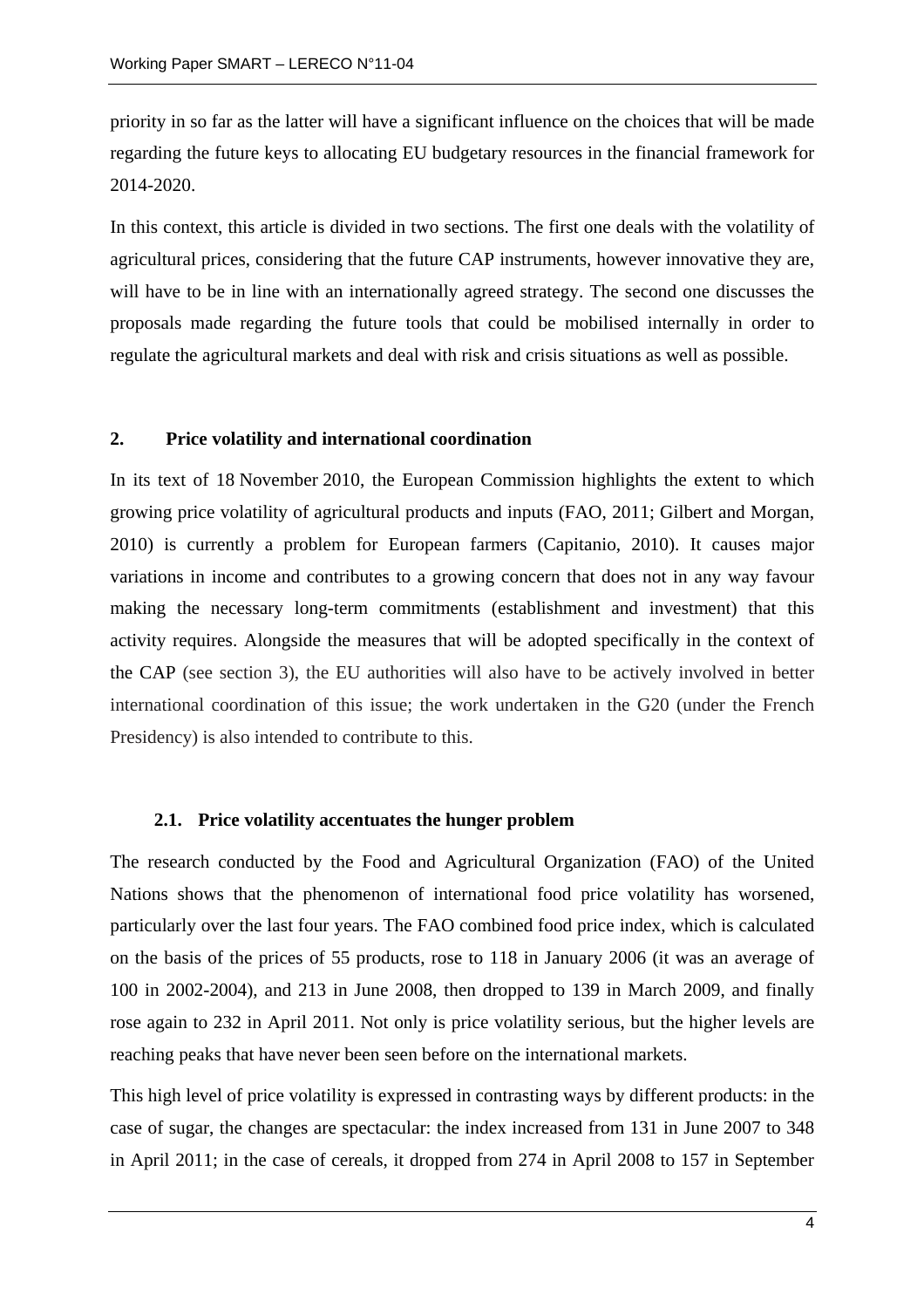2009, then rose to 265 in April 2011 (Wright, 2011); in the case of milk, it peaked at 268 in November 2007, dropped to 117 in March 2009, then rose to 229 in April 2011; in the meat sector, the range is smaller: from 137 in September 2008 to 114 in April 2009, then to 173 in April 2011. Another approach to price volatility, taken from the perspective of the situation observed in the different European agricultural markets, leads to a quite similar diagnosis: the price of wheat has more than doubled in three years; the price of milk has fluctuated in an almost identical proportion to wheat; the price of beef has dropped compared with 2006, with smaller variations than in other sectors. For meat, the current problem mainly relates to the increase in production costs (feed) as a result of the rise in prices of crops.

In addition to its effects on the financial situations of European farmers, the price volatility of food products is even more problematic given that it enhances the situation of food insecurity in many developing countries where food expenditure often represents a very large proportion of the household budget (FAO, 2009). It is occurring in a context in which, firstly, several dozen countries are already facing a recurring food crisis situation (sometimes with high social tensions or 'food riots') and, secondly, there are already nearly a billion humans on the planet facing malnutrition (63% of whom are in Asia and the Pacific, 26% in sub-Saharan Africa, 5% in South America and the Caribbean, 4% in the Middle East and North Africa and 1% in developed countries). Under-nourishment particularly affects rural populations in developing countries and two thirds of it is found in only seven countries (in descending order): India, China, the Democratic Republic of Congo, Bangladesh, Indonesia, Pakistan and Ethiopia.

The battle against price volatility cannot be limited to a single continent or a single economic area, even an agriculturally powerful one such as the EU (the leading global importer and exporter of agricultural and food products). It must be a collective ambition shared by the main big players in the production of, consumption of and trade in agricultural products (USA, EU, Oceania, South America, China, India and Africa).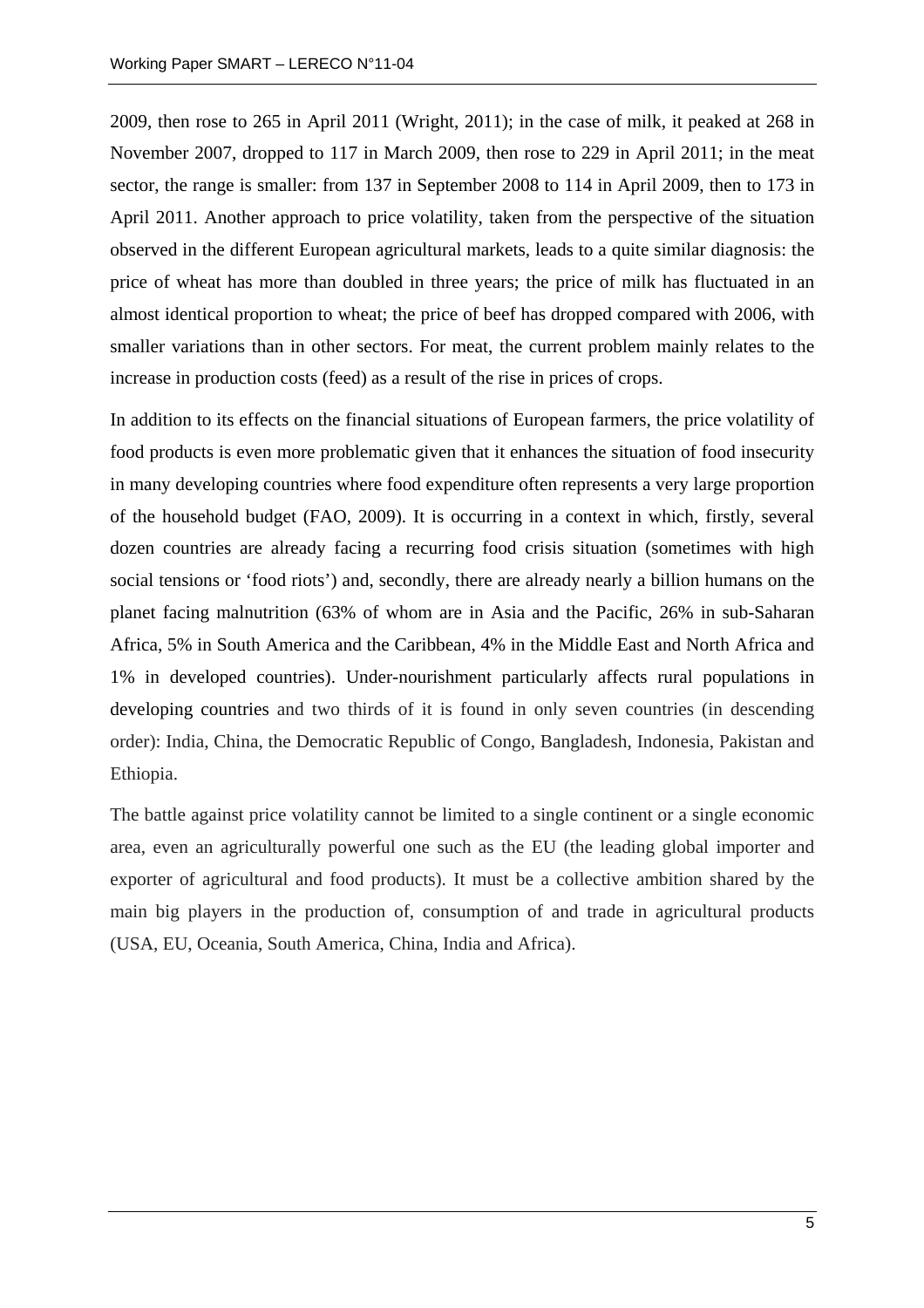#### **2.2. The factors underlying the volatility of agricultural prices**

It is not possible to reflect on the high level of volatility of agricultural prices without going back to the specific characteristics of the sector, as is widely discussed in the work of economists (Boussard, 2010; Gérard, 2008; Gouel, 2011): i) due to the rather lengthy production cycle, agricultural supply is quite inelastic in the short term; this means that farmers cannot react immediately to market signals; ii) agricultural and food products are largely perishable; that means that it is more difficult to store them (in the medium and long term) than in the industrial goods sector, where the practice is common; iii) the agricultural produce available at year  $n+1$ , in a country or on the international market, is difficult to predict during year *n* inasmuch as its level still depends (despite technical progress) largely on climate conditions (drought, flood, hail, etc.); iv) the demand for food products is relatively inelastic in relation to price: a slight surplus of supply compared with demand results in a more than proportional drop in prices.

In addition to recognising these specific characteristics, international decision-makers need to agree fully on the fact that price volatility in agriculture is the result of a complex interplay of climate, demographic, political, economic and/or logistical factors (Timmer, 2010; Jamet 2011). Several of these factors play a dominant role, which needs to be taken on board before working together to plan how to curb the volatility:

- The growth of the world population and the change in diets are placing major pressure on demand for agricultural commodities. As the UN forecasts show, the global population is expected to reach 9.1 billion people by 2050, which is an increase of 2.3 billion people compared with the current situation; this expected population growth, which is already at a rate of 220 000 people per day, will mainly be due to African countries (+1 billion people) and Asian countries (+1 billion). This rapid increase in the number of consumers is in addition to a change in their dietary preferences (especially in emerging countries where it is economically possible) towards an increase in individual consumption of animal proteins. For example, annual consumption of meat products in China increased from 13 kg per inhabitant in 1980 to just under 60 kg in 2010.
- The vagaries of the climate sometimes have severe effects on the production of particular goods. The impact on international agricultural prices is even greater when the countries affected play an active role in the international flow of trade in the goods. For example, the climate problems (drought) encountered in Australia certainly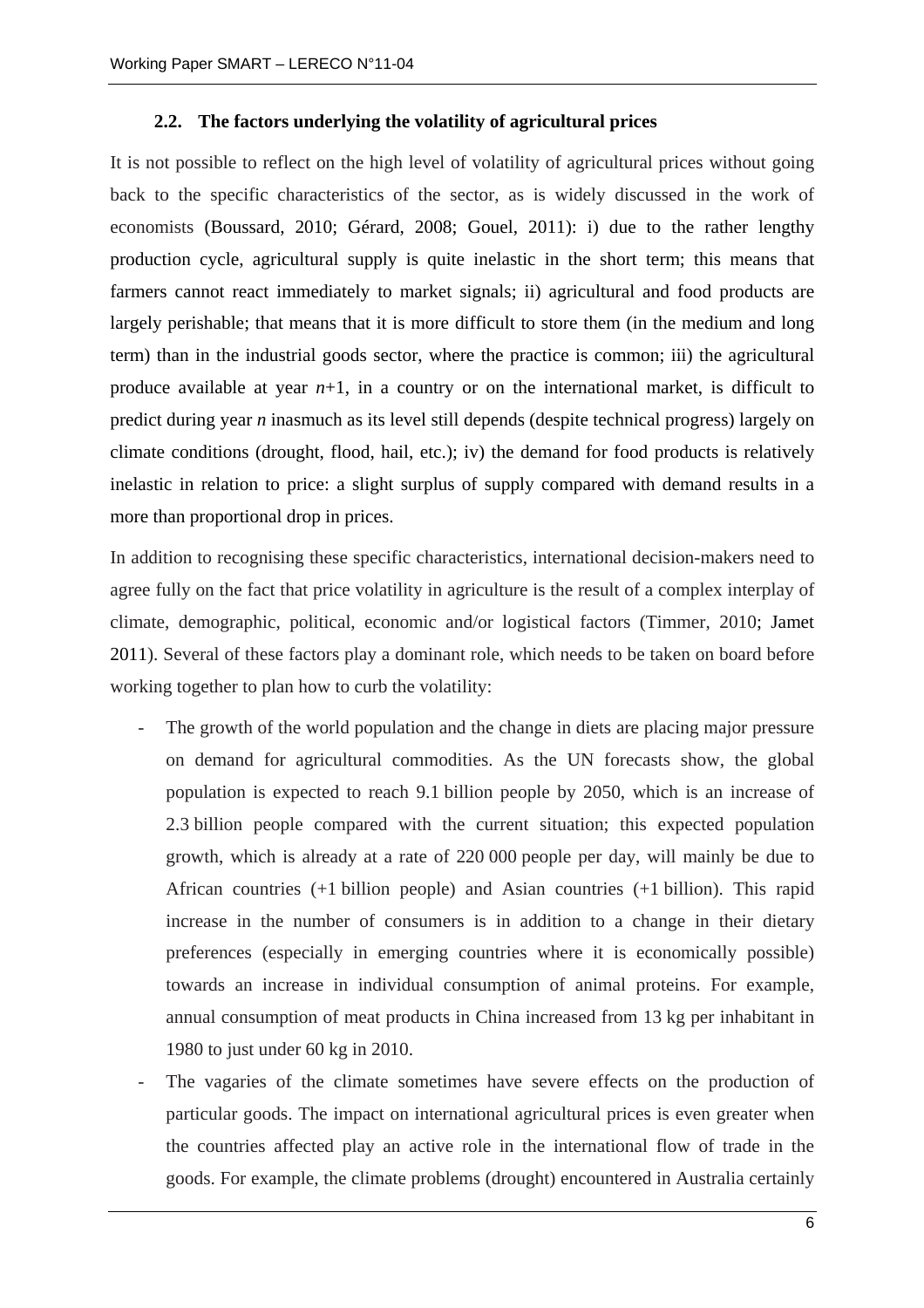contributed to the sharp rise in the price of dairy products in so far as it supplies nearly 12% of the global market; in the cereals sector, the 2010 supply was disrupted by fires in Russia (which led to an embargo on cereal exports), a heat wave in Ukraine and heavy rain in Canada. While climate factors are likely to be accentuated by global warming, global warming needs to be the subject of an international strategy that goes far beyond the ambitions of the CAP in this area.

- The increase in energy prices (oil, gas, etc.) interferes with the price of agricultural products through four main channels: i) it causes a rise in the production costs of agricultural goods, although the level varies for different categories of products; in the same way, for a given agricultural product, the use of inputs fluctuates depending on the production methods and techniques used; ii) it influences domestic and international transport costs for agricultural products; iii) it economically supports exporting countries, which are then inclined to import agricultural products at higher prices; iv) the impact of energy prices on world agricultural markets is also influence by the role of macro-economic linkages (Gohin and Chantret, 2010).
- A growing proportion of crop production being diverted from its prime function (human and animal food) towards biofuels is accentuating the pressure on crop product markets (Banse *et al.*, 2010; Baffes, 2011). Biofuels are not, however, solely responsible for the rise in food prices. Two arguments back-up this statement: the price of cereals declined sharply in 2009 compared with 2007-2008, while global production of biofuels continued to rise; the price of certain food products (including rice) increased (particularly in 2007-2008), despite having no immediate link with the development of ethanol and/or biodiesel. The land used to produce biofuels represents 2% of the cultivable land on the planet.
- International agricultural prices are determined mainly on the basis of the quantities of goods traded rather than the goods produced. In the case of a product for which trade represents a small proportion of global production and exports come from a small number of countries, the pressure can sometimes be high, mainly in the following two cases: where the countries supplying the global market experience a sudden contraction in their supply (climate problem, health crisis, etc.); where the consumption of the item varies suddenly, or at least more rapidly than anticipated at the time production was started. In a context characterised by a growing integration of economies, the balances are now increasingly fragile as the purchasing countries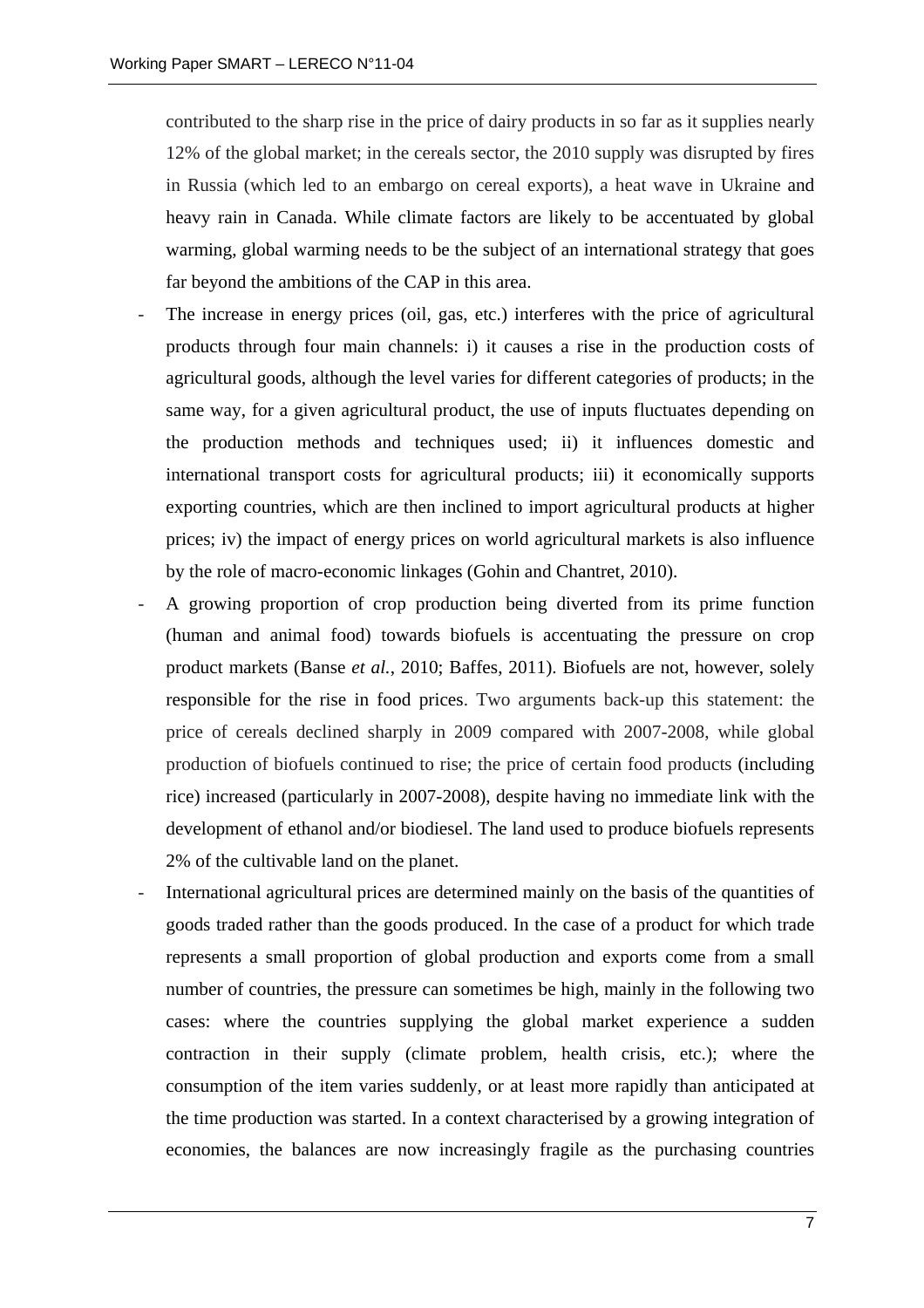generally assume that the global market will be able to satisfy domestic demand without the need to establish and finance reserve.

The influence of financial speculation on changes in the prices of agricultural commodities (level and volatility) is the subject of rich and sometimes fierce technical debates (Sanders *et al.*, 2010; Irwin and Sanders, 2011). At least until now it was generally accepted that speculation was not the prime cause of rises or falls in agricultural prices (Guyomard, 2008); the imbalance between supply and demand was still the main explanation, according to the majority of experts. It was also accepted that speculation had more effect on short-term price fluctuations than on long-term price trends. In addition, many experts agree that the existence of a derivatives market (as a place for exchanging promises to buy and sell in the long term) is necessary (within certain frameworks) in so far as it allows operators to protect themselves from excessive volatility. The main challenge then lies in regulating these markets so that the signals coming from them are clear and the derivative markets retain a degree of proximity to the real economy. In this respect, the development of commodity index funds could lead to a risk of speculative bubbles if they move too far from the reality of the balance of the markets or stocks. The following example illustrates this reasoning: when investment funds speculate up, purchasers rush to buy while sellers delay their sales, all of which is based on a shared conviction that the speculator is making its decisions with a full knowledge of the facts. The question is, therefore, whether that is really still the case. Since summer 2010, and in the light of recent experiences, the debates on speculation are becoming more polarised. For example, the UN Special Rapporteur on the Right to Food considers that a significant proportion of the rise in prices of agricultural products since 2010 is explained by the emergence of a speculative bubble (De Schutter, 2010). In a context where wheat harvests allowed stocks to be rebuilt to quite a high level, he considers that the current developments are quite directly influenced by the entry onto the market of powerful institutional investors such as speculative funds, pension funds and investment banks. The United Nations therefore consider that the recent sharp rise in food prices (which, incidentally, affects rice less than wheat and sugar), is more attributable to a panic movement on the agricultural markets (enhanced by a fear that prices will be increasing) than to an established serious imbalance between supply and demand.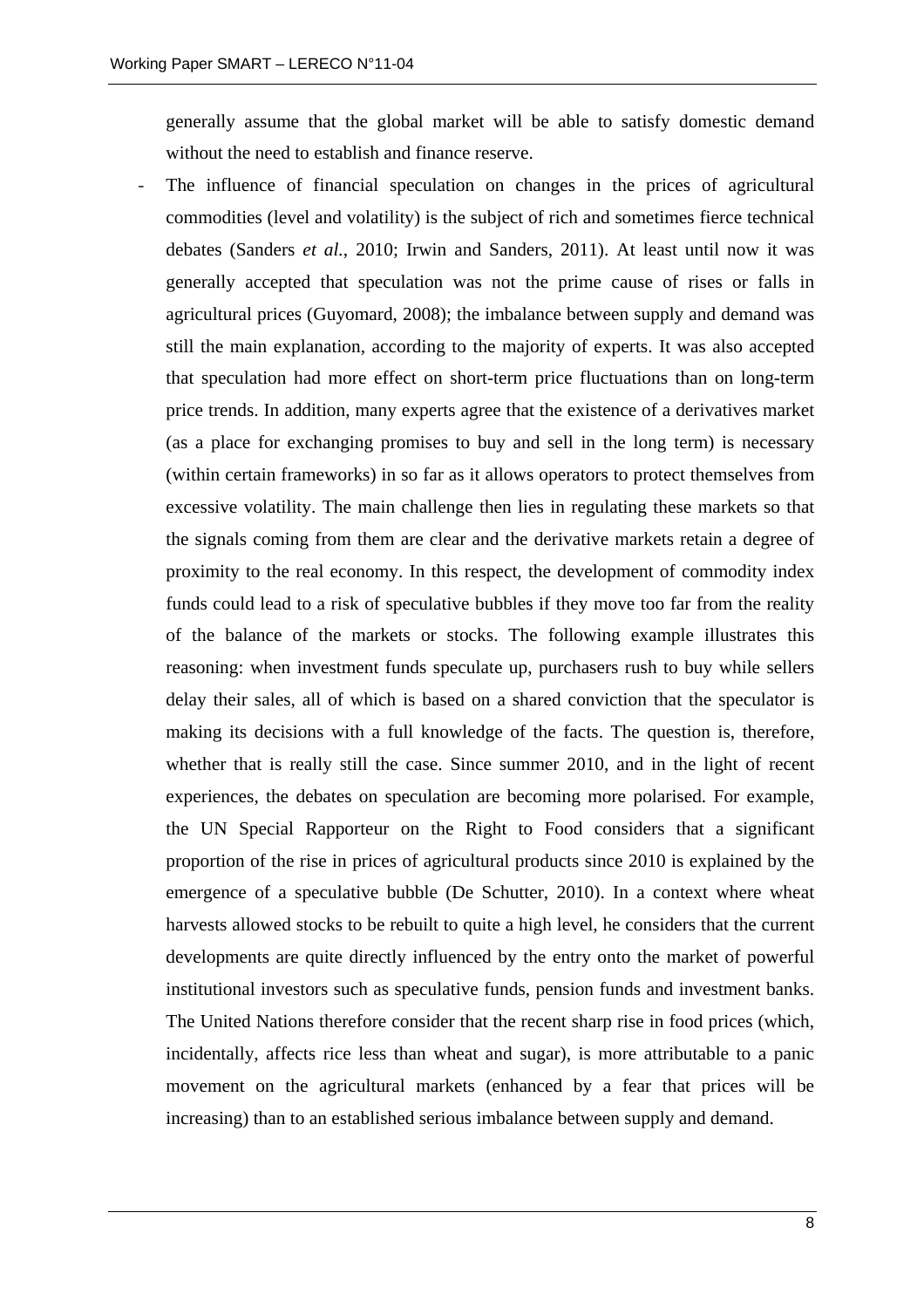In a long-term strategy on the subject of managing agricultural price volatility, the EU authorities must aim not only to work internally through the CAP tools (see section 3), but also (and perhaps most importantly) externally, in close cooperation with the other big powers, mainly those that are part of the G20 or the WTO. It would be futile to seek to confine this issue solely to the geographical area of the EU, as the risks are so high and the international interdependence is so strong.

#### **2.3. A priority: the agricultural development of developing countries**

Due to the expected population growth in many developing countries that are net importers of agricultural products, the low level of buying power of the populations concerned and the existing social tensions, it is essential that these countries, especially those on the African continent, are given the resources to develop their own agriculture while being shielded from international competition. The reverse strategy, which would involve favouring the systematic channel of low-price imports on the global market is quite simply perilous in the medium and long term, for two reasons: some countries that are currently exporters of agricultural goods will not necessarily be exporters in the future due to the growth of their populations (such as some Asian countries that export rice), more difficult soil and climate conditions (global warming, erosion, etc.), the use of agricultural produce for other purposes (biofuels, biomaterials, etc.) or the rise in oil prices (which contributes to a rise in transport costs); the increase in agricultural commodity prices could then shut out the most economically fragile countries. That increase could, for example, be stimulated by China, where the reserves of American dollars are as great as resources in terms of water and cultivable land are limited. In order to take early action to prevent this phenomenon, it would seem that the EU authorities need to act with other international players in the following two directions:

i) Giving the opportunity to a specific list of countries, which does not necessarily correspond to the WTO list of Least Developed Countries (LDCs), to apply customs duties that are sufficiently dissuasive for the development of food-producing farms to become economically profitable again (WFP, 2009; Pisani and Chatellier, 2010). They are not (or no longer) profitable due to the substantial gaps in productivity between those countries and developed countries. Such a choice can only be made, however, through transition phases, because it will result in an increase in food prices (which will surely require the adoption of consumption support policies).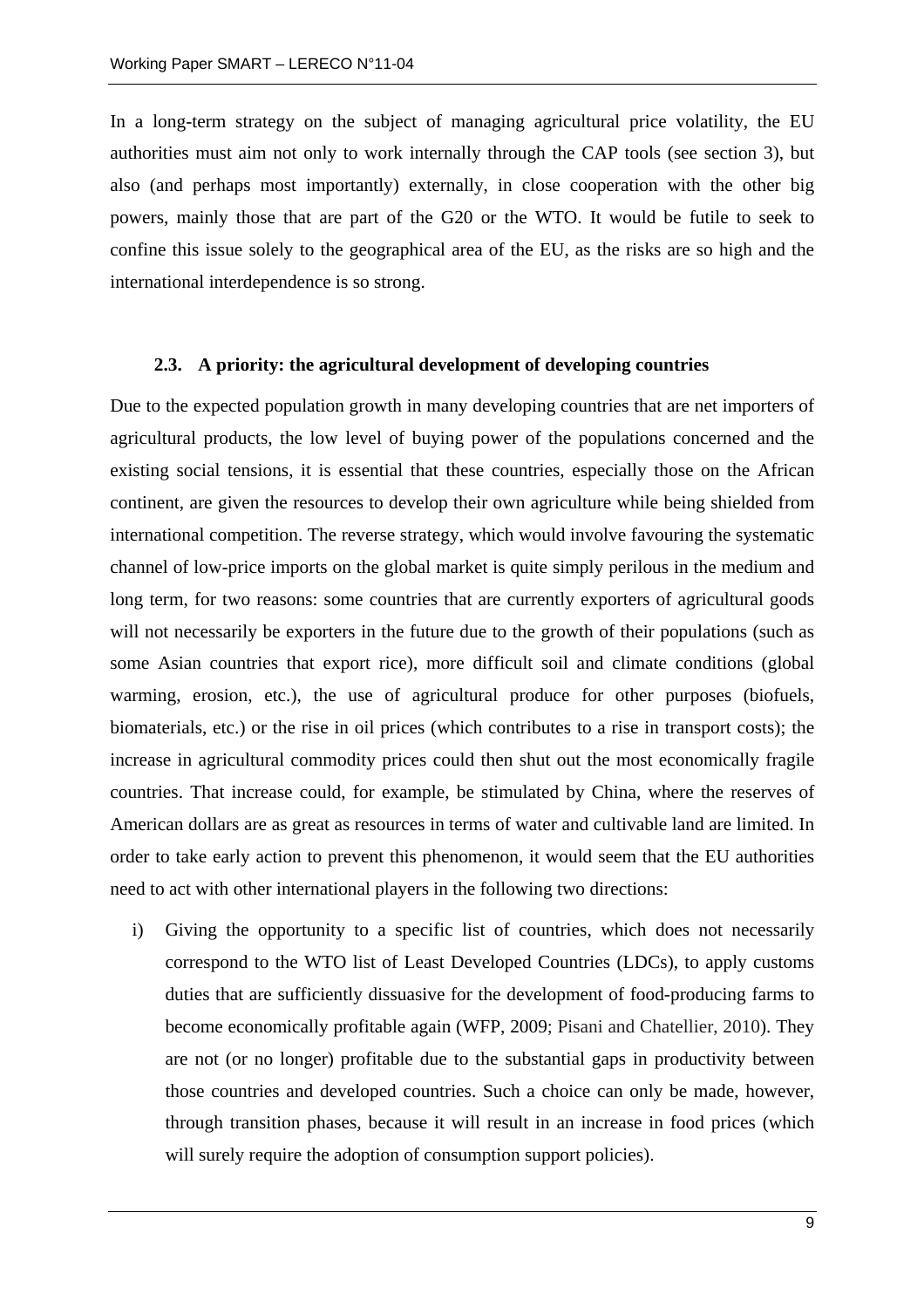ii) Encouraging investments in the agricultural sectors in those countries, so that productivity can increase significantly. Many experts consider that the public funds allocated to agriculture have often been the victim of structural adjustment policies imposed by the International Monetary Fund (IMF). In the same way, a decreasing proportion of the funds from public development aid is directed towards agriculture. The issue of the appropriateness of direct investments in developing countries in Africa is an important point, which must be considered on a case-by-case basis: investment projects that positively involve local populations can have beneficial longterm effects on the local productive dynamics; investments based on the monopolisation of agricultural land by Asian or Persian Gulf countries for purely commercial ends are more debatable.

#### **2.4. Supply, trade, biofuel and stocks**

In an international framework, which does not, however exclude initiatives specific to the CAP, several actions could be useful for limiting the effects of excessive price volatility:

- Developing the agriculture of the country or economic area concerned, while ensuring that it is environmentally friendly (in order to be sustainable), less sensitive to the vagaries of the climate (which raises the question as to the potential future role of genetically modified plants) and less dependent on fossil fuels (to prevent the risk of a major future increase in production costs). While European consumers can take the risk of being in lasting deficit for some exotic products (coffee, tea, cocoa, etc.) or little-consumed products (mutton), the situation is very different for key products. In fact this strategy carries the risk that the expectations of the EU market will not always be fully satisfied: a health crisis, a poor harvest, an increase in consumption, currency disruptions or an exacerbated increase in competition could affect the expected flows of imports; this is especially true in cases where the number of suppliers is limited, such as in the beef sector.
- Promoting flows of trade between countries in deficit and countries in surplus (Diaaz-Bonilla and Ron, 2010). The idea needs to be accepted that some countries will not always easily be able to develop their agricultural production so that it is perfectly in line with demand. Over the coming decades, this situation could be aggravated in some Asian countries that are experiencing high demographic and economic growth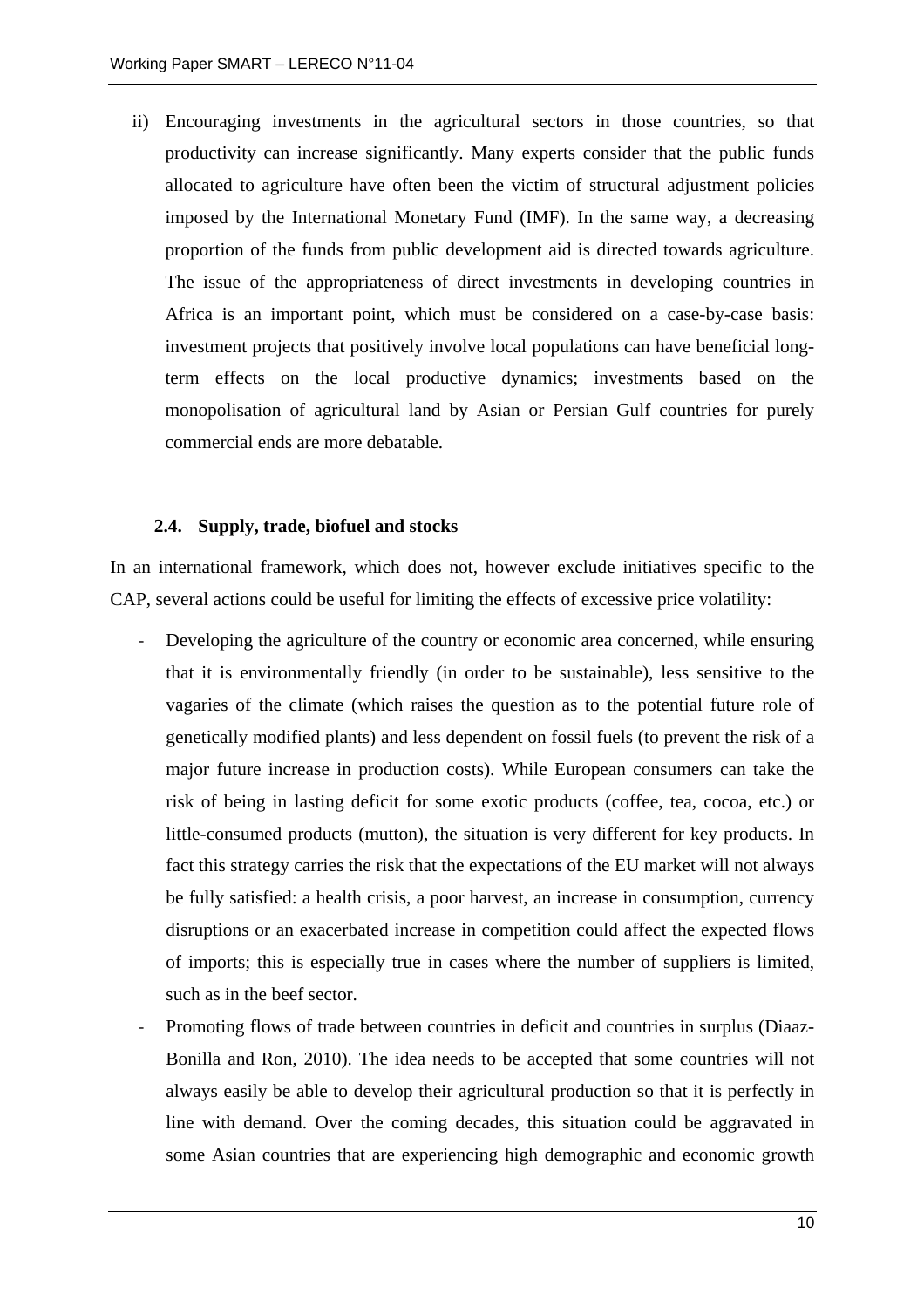while their land availability is poor. The inequality between the world's countries (in terms of population, land, climate, etc.) has thus resulted in growth in agricultural and food trade at an annual average rate of 3% since the creation of General Agreement on Tariffs and Trade (GATT) in 1947 (WTO, 2010); this rate is higher than the growth of global agriculture production (Josling *et al.*, 2010). In the same way, the FAO and OECD forecasts show that these flows of agricultural products will increase over the next decade (OECD-FAO, 2010), firstly towards developing countries. For developing countries, imports of wheat in 2019 are expected to 25% higher than in 2007-2009; this growth will be particularly strong (+60%) for protein meal (exports of soya beans from South American to Asia) and vegetable oils (+40%). Without predicting currency parities trends, the EU should be in a position to develop its exports in some agricultural sectors (European Commission, 2010d); these exports are expected to be more limited than trade flows within the EU.

- Introducing a degree of flexibility into the annual production of biofuels that takes into account the real situation of the markets for human and animal food. This possibility is particularly relevant to the production of grain maize in the United States and production of cereals and oil seeds in the EU. Due to the industrial investments in this sector, such an approach is not, however, simple to envisage, at least not without the support of the public authorities.
- Promoting, as far as possible, a dietary model that is less resource-hungry (*i.e.* less meat and more vegetables or cereals); this implies some changes in education, but it is not so easy to succeed. The rapid increase in consumption of animal proteins, particularly in emerging countries and some developing countries (with the notable exception of India), is accentuating the pressure on the agricultural markets; what is more, this would become quite untenable if the United States model became widespread (127 kg of meat products per inhabitant). In the EU, the individual consumption of meat products is declining in several countries and increasing in others (mainly the new Member States) so that the overall trend is only marginally increasing. Based on similar reasoning, particular attention must be paid, on an international (but also European) scale, to the wastage of part of agricultural production all along the chain from producer to consumer.
- Creating international food security stocks for certain agricultural products (including cereals) where that is possible from a technical and budgetary point of view. Due to the controversies that the concept of 'stocks' create, both within circles of economists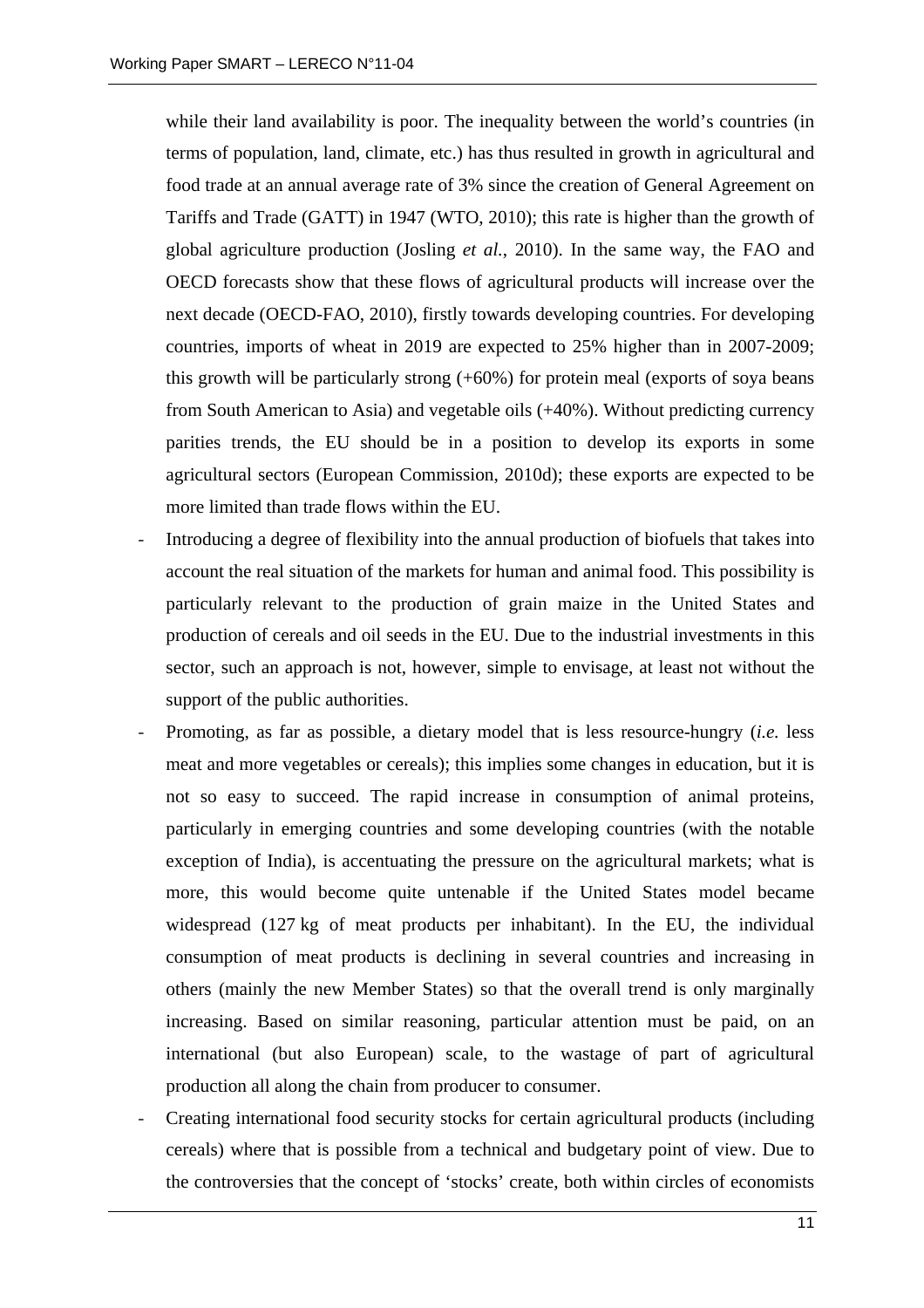and among public decision-makers, it is important to make it clear what meaning is being attached to that concept here (HLPE, 2011). The creation of stocks must be envisaged mainly for the benefit of the countries where there are regular food shortages and where the conditions for access to agricultural products are difficult for a variety of reasons, including logistical ones. The conditions for access to food in some poor countries are often very detrimental to local populations even if there is not really a global shortage of supply; the challenge is then essentially the geographical distribution of food commodities. Such stocks, which must be considered to be compatible with the WTO rules, could be co-financed by the countries and the international monetary and financial institutions; the stocks would be used, according to well-established rules, at the request of the governments of the countries concerned and, if necessary, with the technical support of the appropriate local organisations. As establishing public stocks is expensive and trade in agricultural products has a role to play in regulating the balance between supply and demand, the aim should not be to create massive public stocks to help support international agricultural prices. Various past experiences have shown that this approach was not only difficult to implement on an international scale (in so far as not all countries have the same definition of risk), but ineffective from a strictly economic point of view (Gilbert and Brunetti, 1996).

#### **2.5. The governance of the agricultural markets and speculation**

The main question here is how international decision-makers can act collectively to prevent and manage the instability of the agricultural markets. This supposes, firstly, that they can and, secondly, that they want to, with as much cooperation as possible between countries or large economic areas. During the current decade, many ambitions should be pursued and upheld by the EU authorities.

The first ambition must be to tackle in more detail the issue of the conditions for better global governance of agriculture and food. International organisations that work in these two fields, whether in a specialised way or not, are diverse and pursue their own objectives (FAO, WTO, the World Bank, the World Food Programme (WFP), etc.). One of the main limitations of the system is that, at least currently, there is no competent political body with powers to coordinate the actions of these different players in the best way. Interesting proposals have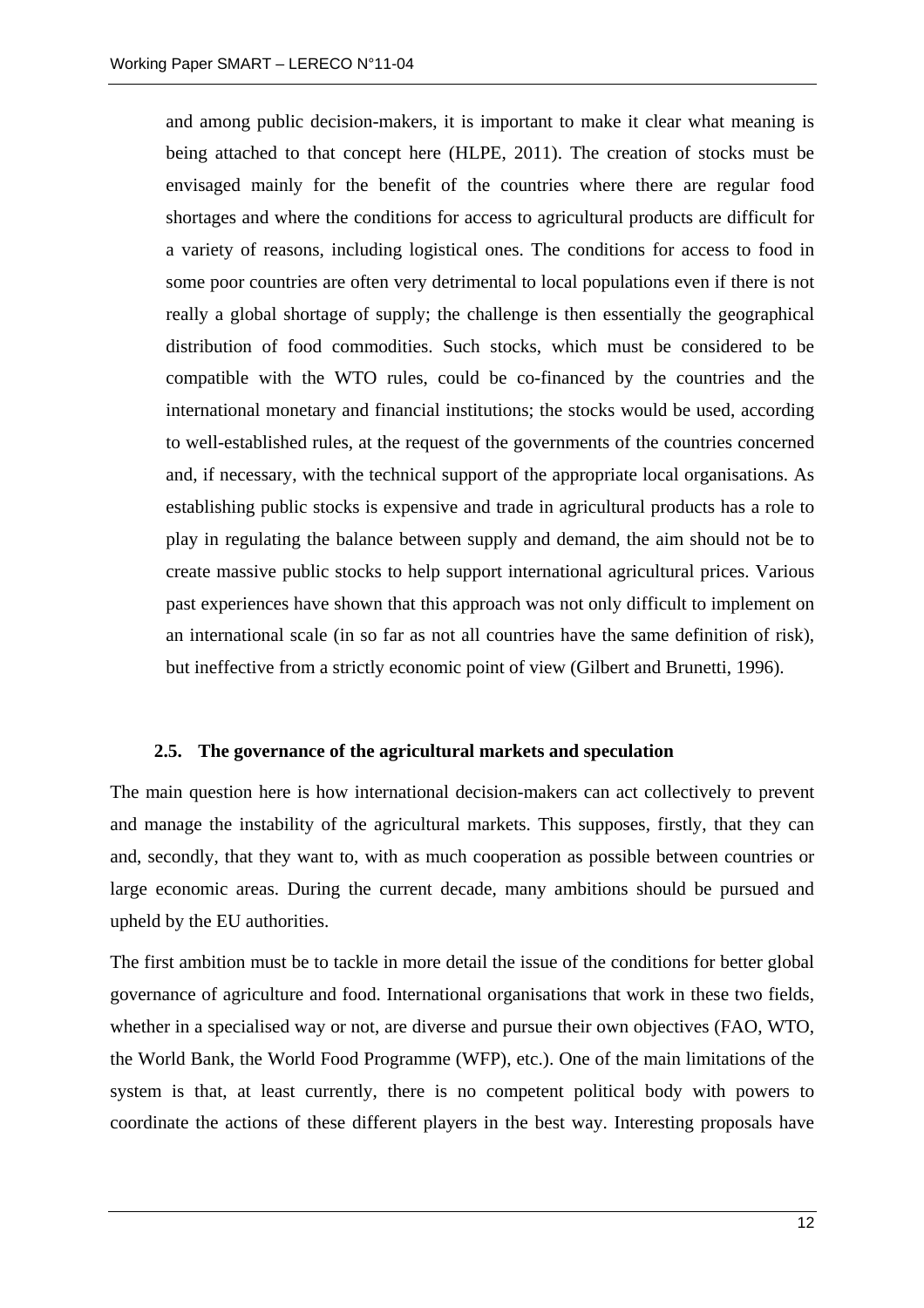been made in this respect in a recent report produced under the authority of the President of the French Financial Markets Authority (Jouyet *et al.*, 2010).

The second ambition must be to establish that the WTO analytical frameworks as decided at the Uruguay Round Agricultural Agreements (URAA) in 1994 are no longer necessarily relevant fiftheen years later. Without questioning the benefit to consumers in numerous countries of an increased opening up of the agricultural markets, and while accepting the idea that the WTO will have to play a role in regulating the agricultural markets, we must improve many imperfections in the multilateral trade system:

- i) Developing countries that are net importers of agricultural products (especially in Africa) must be able to increase their commercial protection in order to develop their own agricultural production (and not rely on increasingly large imports).
- ii) The positive environmental contributions of agriculture, particularly of herbivore rearing (land maintenance, carbon storage in pastures, landscape creation, biodiversity maintenance, etc.), should be taken into greater account at the WTO so that the expected positive effects of liberalisation (lowering prices for consumers, etc.) are not cancelled out by future environmental deterioration, which will certainly generate costs to the community. This highlights the extent to which the WTO's trade concerns are insufficiently interlinked with other aims, which are nevertheless just as important for the future of humanity, and addressed with so much conviction in other international bodies (combating climate change, etc.). This also means that seeking an optimum allocation of resources in the agricultural sector, however attractive it may be to the economist responsible for calculating the resulting benefits, also has serious limitations (Kroll, 2007). It could result in such a high geographical concentration of supply that the environmental effects could be globally appalling for the planet (pollution and soil erosion, abandonment of agricultural land); in the same way, a very high concentration accentuates the potential sensitivity of agricultural supply to the vagaries of the climate and health risks, which has a *de facto* negative influence on price volatility.
- iii) Given the intensity of the food crisis and the expected increase in global population, the future WTO agricultural agreement must of course continue to work to achieve increased fluidity of trade (Brockmeier and Pelikan, 2008), but also, and most importantly, towards alleviating the price volatility of agricultural commodities.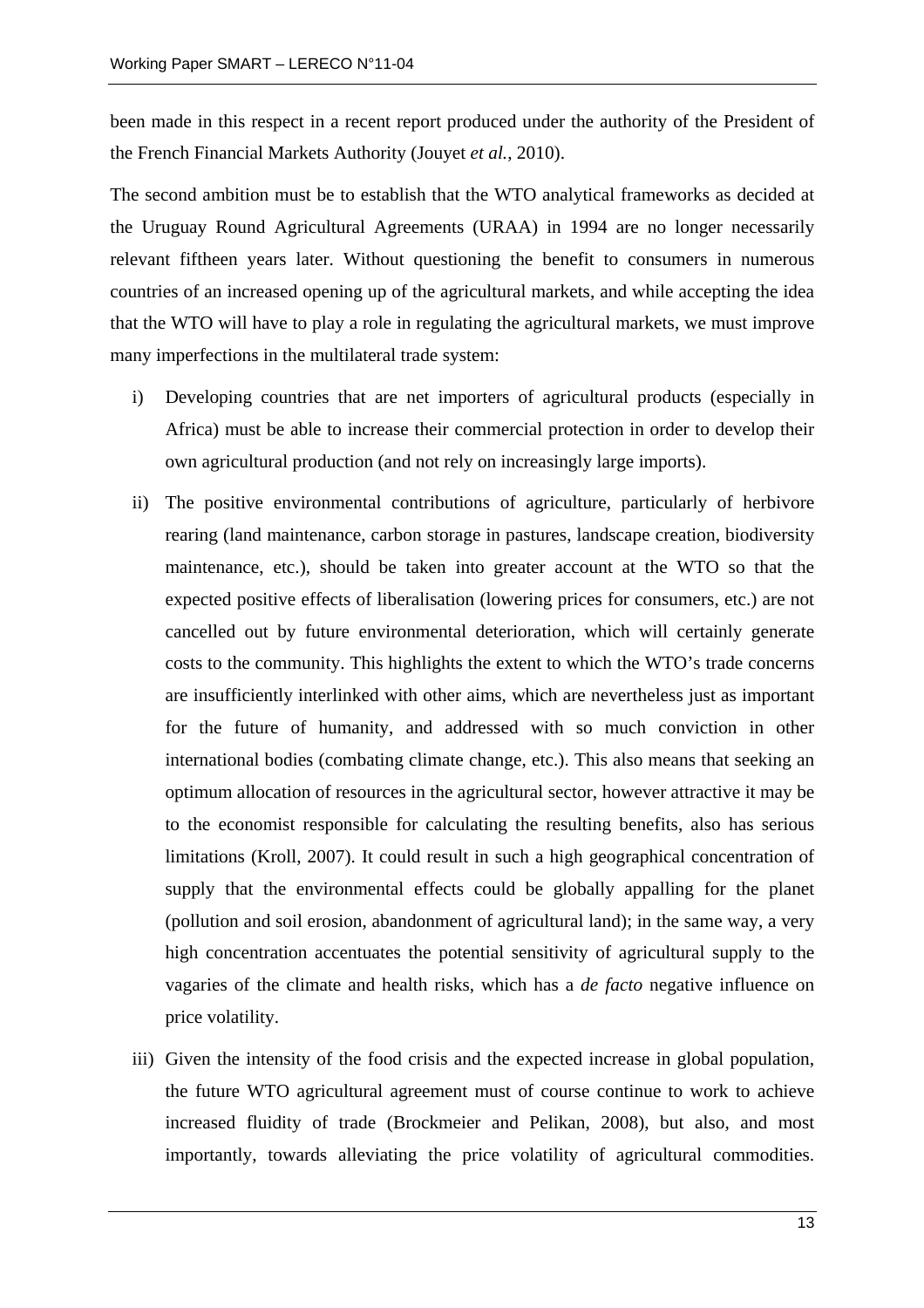However innovative the future CAP is in terms of regulating the markets, the efforts made in the EU will be even more successful if they are consistent with the future WTO guidelines; these guidelines must give increasing space to so-called 'noncommercial' concerns such as food security, health security and the environment.

The third ambition, which is at the heart of the current G20 objectives, must be to arrive at a stricter framework for speculation on agricultural commodities (while not calling into question what is working well). The aim is to restore confidence to the various operators and prevent the creation of speculative bubbles. While a number of possibilities considered are heading in the right direction (FAO and OCDE, 2011), their future impact will depend a great deal on their specific methods of application and on the level of support from the countries concerned. The following are among the possibilities raised: improving the quality of the statistics available (past data and forecasts) on the agricultural markets (production, consumption, trade, stocks, climate, etc.) so that those involved are acting with the benefit of the most reliable information possible; providing a political warning system for risk situations, distinguishing the physical markets from the financial markets (so that the warnings are quickly followed by actions); making over-the-counter derivatives operations more transparent; limiting the number of forward positions that an institutional investor may hold on a single commodity, in order to prevent orders for that commodity from having a decisive influence on whether the international price rises or falls.

#### **3. Agricultural market regulation**

The European Commission's proposals regarding the CAP towards 2020 were drawn up after noting that it would be useful to maintain certain market support mechanisms. The proposals also specify that the future reform must be an opportunity to streamline and simplify existing tools (Grant, 2010) and also to establish new rules concerning the functioning of the agricultural and food chain. To contribute to these debates, this section offers a reflection on the four following points: customs duties and protection at the borders; export refunds; intervention tools and safety nets; risk management instruments.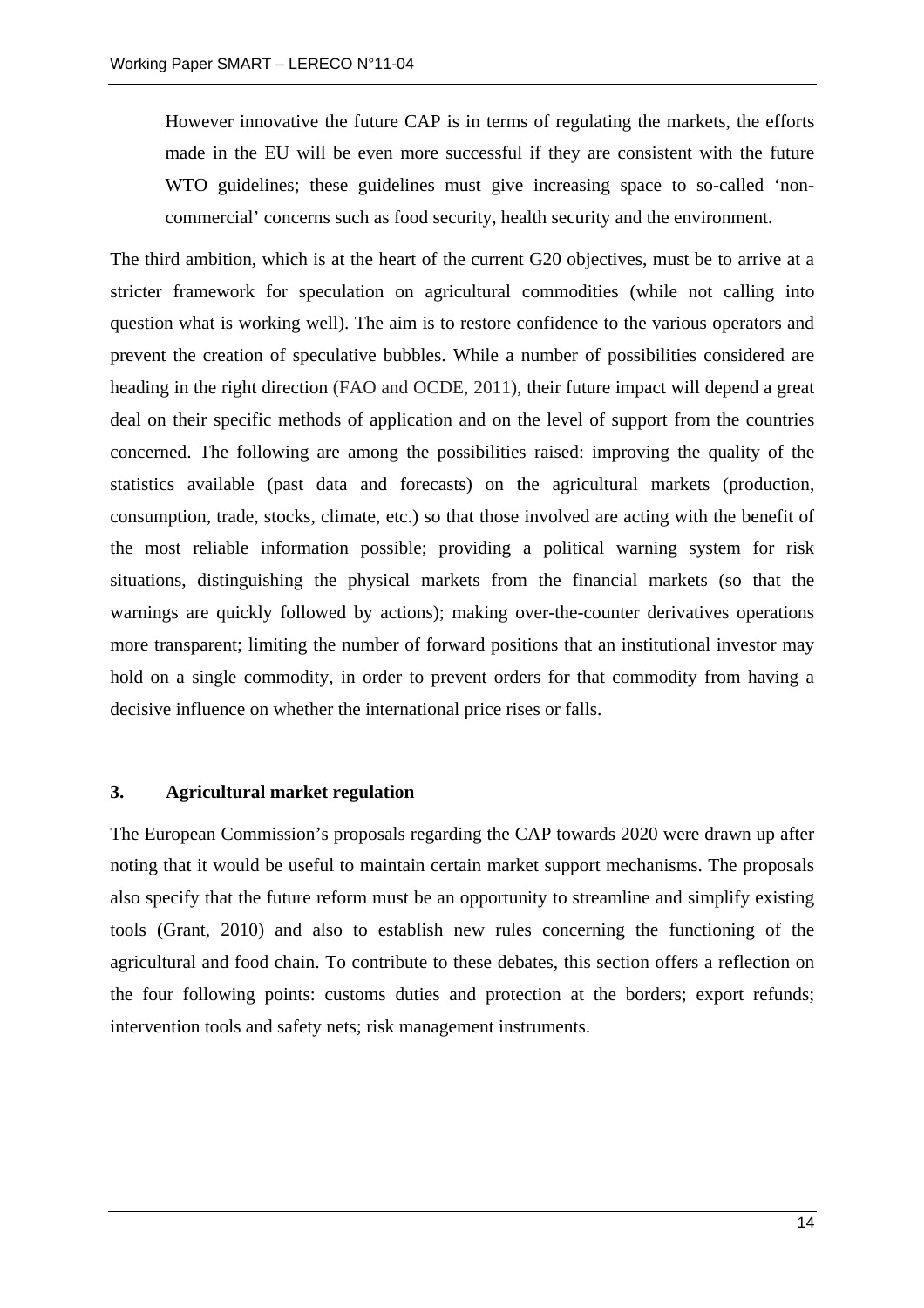#### **3.1. Customs duties and protection at the borders**

At this stage of the multilateral negotiations in the (delayed) Doha Round it has been agreed that the future reduction in customs duties on agricultural and food products would be applied according to what is called a 'tiered' formula. This means that, at least for developed countries, a 50% reduction in customs duties is foreseen (compared with a past reference period) for products whose final consolidated tariff or the equivalent *ad valorem* would be below 20%; this reduction would be 57% for the bracket between 20% and 50%; 64% for the bracket between 50% and 75%; and 70% for the bracket exceeding 70%. For developing countries, the reductions would be lower. The sensitivity of different European agricultural products to this possible future reduction in customs duties is not standard, as the difference between the EU price and the international price varies from one product to another. While consolidated duty on agricultural and food products stands at an EU average of just under 20%, it surpasses the 80% threshold for products such as sugar, beef and butter. Focusing on a selection of three agricultural products (beef, milk and cereals) will help to gain a better understanding of what is at stake.

In the beef sector, the EU price is generally significantly higher than that of the large exporting countries, including Brazil (which alone represents 40% of international trade); the most recent observations show, however, that the price of beef has increased rapidly in Brazil, where economic growth is pushing consumption up. In this sector, customs duties applied at the EU borders are still substantial: 12.8% of the value and  $3 \in \text{Kg}$  for boned, chilled and frozen meat. With the exception of the possible classification of the 'beef' tariff headings as 'sensitive products' (products benefiting, by way of exception, from a lower reduction in customs duties), a large reduction in tariff protection prompts the fear of downward pressure on the price of EU beef. The EU has been in deficit for beef since 2003 (imports represent 6% of domestic consumption), and is expected to experience a further deterioration in its trade balance over the next decade (due especially to a decrease in the number of dairy cows).This situation is expected to lead the EU authorities to increase imports (through quotas negotiated at the WTO or a bilateral agreement with the Mercosur countries).

In the European dairy sector, imports from third countries represent less than 2% of EU consumption; this is mainly as part of tariff quotas that are only partially used. There are still quite high customs duties at the EU borders: 1 900 €t for butter; 950 €t for skimmed milk powder,  $1\,500\,$  €t for cheese. For convenience products (milk desserts, cheese, etc.), the risks of imports rising are quite low for at least three reasons: the products are perishable and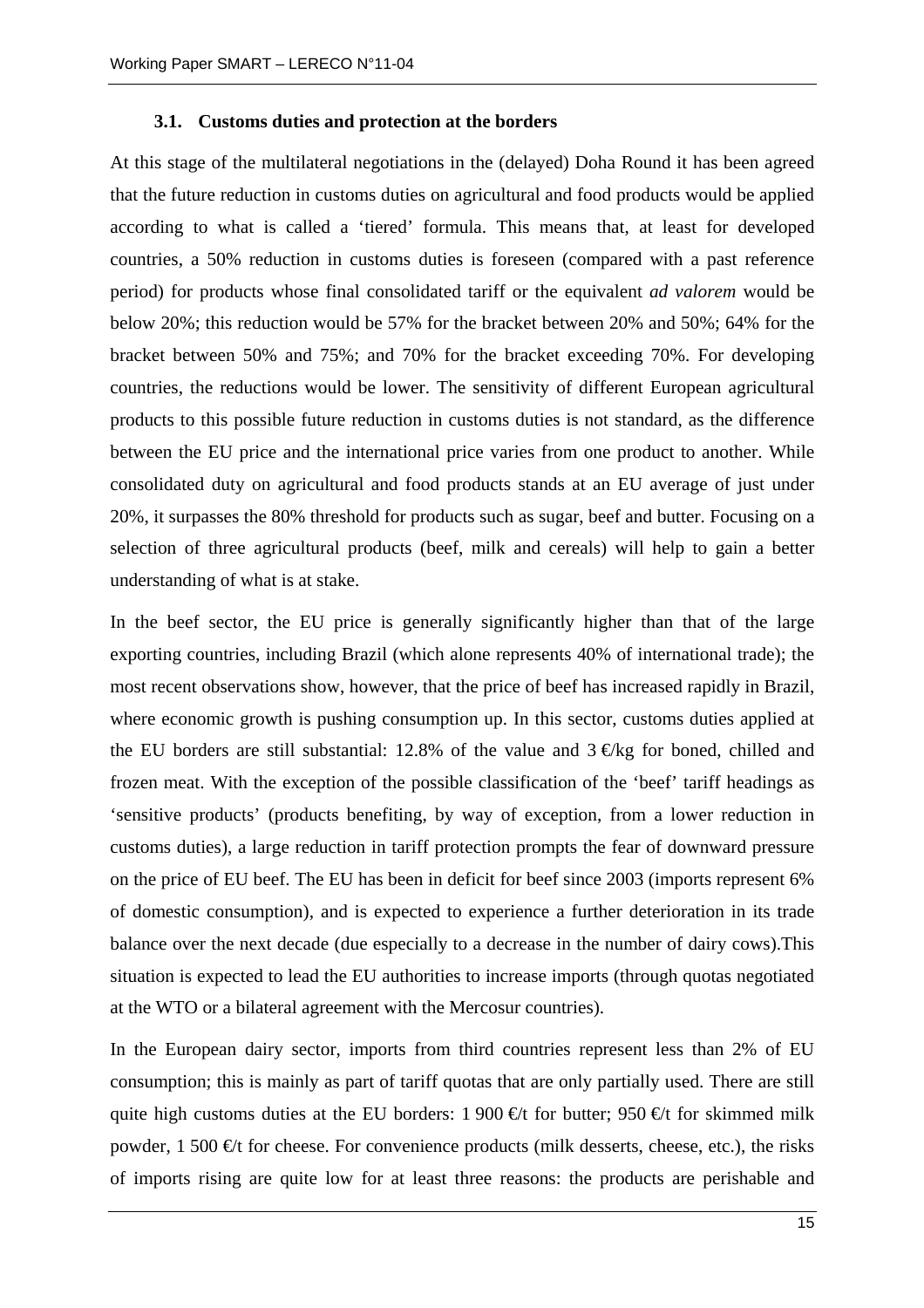difficult to transport; European companies have a great deal of technological know-how; and European consumers are quite attached to local products. While the risks of an increase in imports are more significant for industrial dairy products, many factors could limit the extent of those risks: difficult climate conditions make it more improbable for Australian exports to increase; the high demand for dairy products in Asian countries should monopolise the New Zealand market to a significant extent, with New Zealand's hopes for the growth of milk production now being more limited; the removal of milk quotas will probably result in a drop in the EU price of industrial dairy products, while, at the same time, forecasting bodies are anticipating an increase in the international price (FAPRI, 2010).

In the European cereals sector, imports are at a low level in proportion to the volumes produced (2%). Over recent years, international competitors have not increased their trade pressure on the EU, in a global market in which demand is growing and the development of biofuels is having a negative impact on exportable quantities (in particular for American grain maize). In this sector, a combination of several factors means that any future reduction in customs duties would not be very problematic: the reduction in guaranteed prices has brought the European price closer to the international price so that the duties applied have now become low or zero; consolidated historical duties have been set at a high level; aside from some major fluctuations, the underlying international price of cereals is on an upwards trend.

With 23% of global agricultural and food imports (excluding intra-EU trade), the EU is not the 'fortress' that some competitor countries sometimes say it is. It is the leading importer, ahead of the three NAFTA countries (14%), Japan (10%) and China (7%). Moreover, European imports of agricultural and food products are constantly growing (in volume and value) as the years go by. As well as tropical products, soya and sheep products, for which imports are historically high, the EU is also slightly in deficit in poultry, beef and grain maize. While a further reduction in customs tariffs would not necessarily change the level of European cereal or milk imports, the risk is, however, higher in the meat sector. Rather than a further general reduction in tariff protection, the WTO negotiators should focus their efforts on the following two points: taking more account of non-commercial concerns; seeking a better balance between the objective of high fluidity of trade and the long-term preservation, for each economic area, of balances that are helpful to all societies: the quality of the environment, maintaining the land and food security.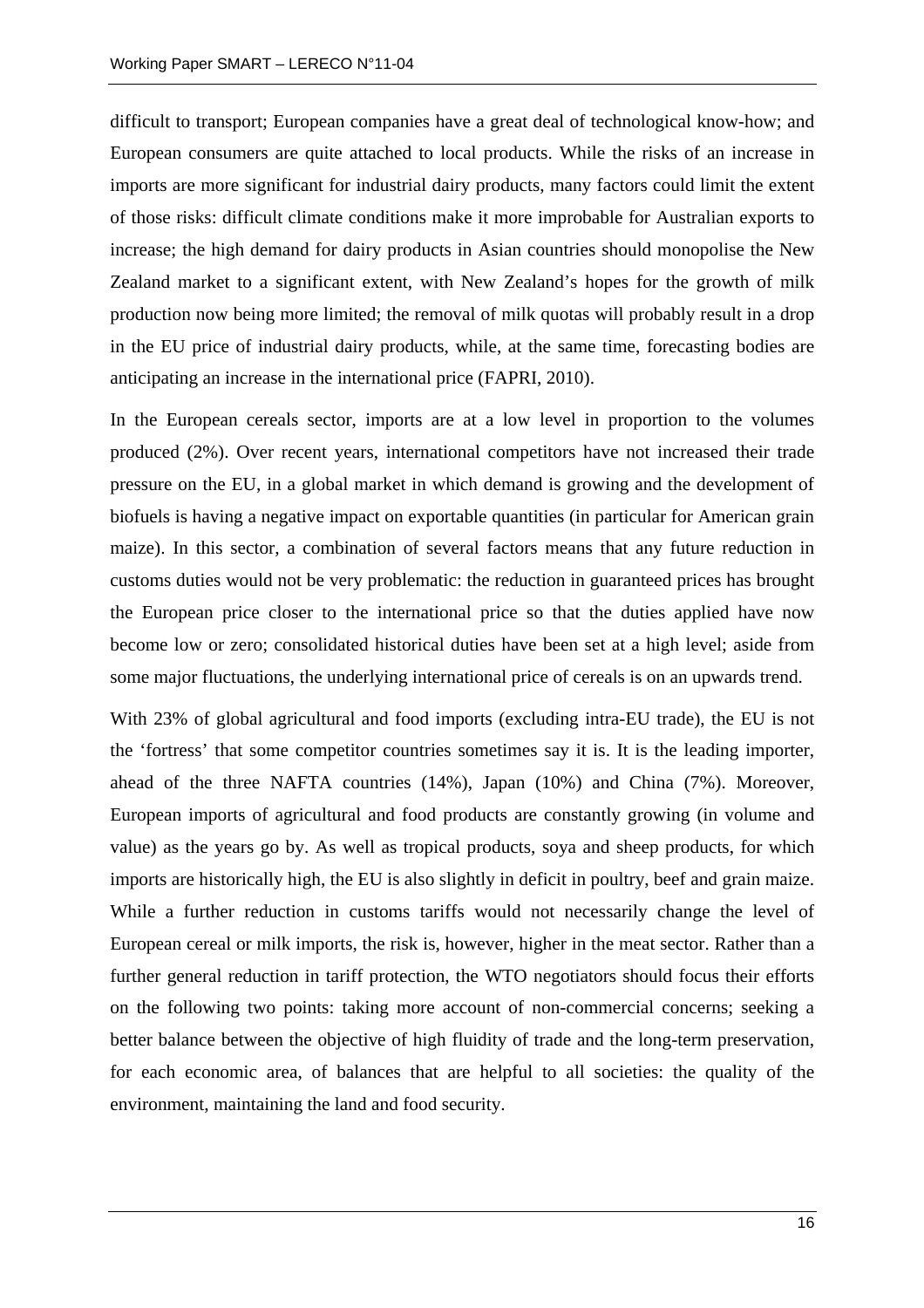#### **3.2. Export refunds**

According to the notification reports presented to the WTO, the EU is the economic area that has used export refunds the most over the last decade; this budgetary support from the CAP is allocated to European businesses to encourage them to export agricultural and food products to third countries (mainly benefiting dairy products, sugar, pork and poultry); without this support, they were not competitive, given the significant price difference between the EU market and the global market. Since the CAP reform in 1992, the level of export refunds has been significantly reduced in the EU: it has fallen from EUR 10 billion in 1990 to less than EUR 1 billion since 2009. Three factors explain this drastic reduction: the drop in institutional prices; the reduction in export volumes (beef, poultry, etc.); the stricter framework for the rules for granting this support as part of the URAA.

As the commitments made as part of the Doha Round currently stand, the WTO Member States must eliminate all forms of export subsidies by the end of 2013. This change will result in the EU being without a tool that, particularly in a crisis period, enabled surplus supply to be released onto the international market and thus to help stabilise its markets. This tool proved to be useful when the guaranteed prices were fixed at a high level, but expensive in that it encouraged producers to constantly produce more, even if the internal market was already saturated. The abandonment of this tool justifies intervention prices being fixed at quite a low level.

This future removal of refunds should not, however, threaten the EU's dominant position on the international agricultural and food markets. The EU-27 has 20% of global export trade, despite unfavourable currency parity with the US dollar. It is therefore ahead of NAFTA (17%) and Mercosur (16%). All these areas are seeing an increase in their exports (but for the countries of South America the rise is more spectacular). The future growth of European exports will depend on the following main factors: economic growth in the emerging countries where land is scarce; the gradual slowing down of exporting by competing countries (due to climate factors, rise in internal consumption, development of biofuels, etc.); the degree of competitiveness and the differentiation of European products.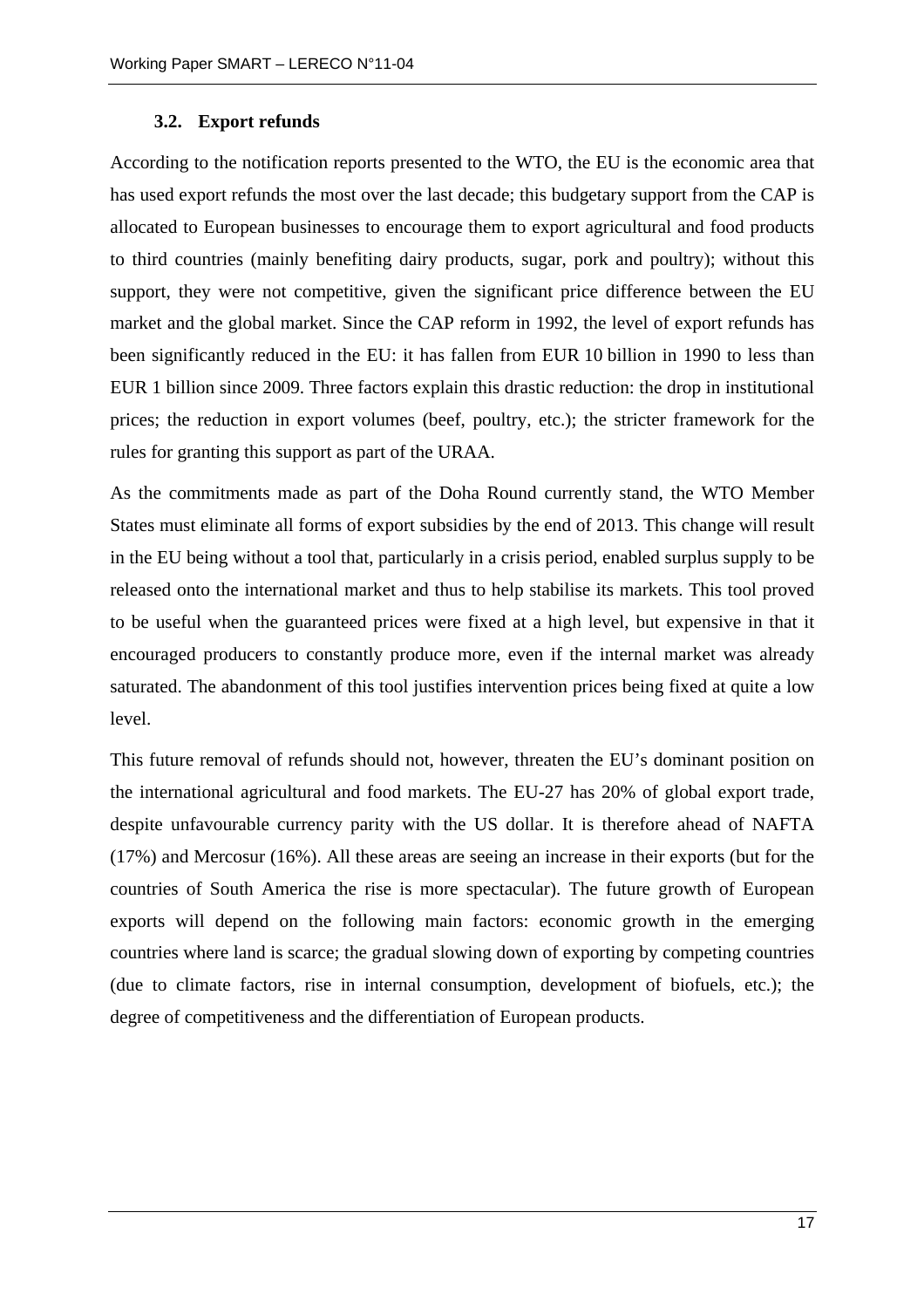#### **3.3. Intervention tools and safety nets**

The European Commission's proposals mention a possible adaptation of the intervention rules. This adaptation could include the extension of the intervention period, the application of the market disruption clause and private storage to other products. It is nevertheless clearly reaffirmed that the intervention instrument should only be used as a safety net to be deployed in the event of a price crisis or disruption of the market. The public authorities may store certain agricultural products when their market price falls below thresholds established in advance. The stocks resulting from these purchases are then released onto the international or EU market, sometimes under the food aid to the most deprived person's scheme (European Council, 2007). Fixed-price purchases are now applied only in the case of certain products (common wheat, butter and milk powder) and to quantities determined in advance. Beyond these quantities, the purchase price and quantities offered for intervention are established by the European Commission under the 'tendering' procedure. The EU authorities also have the option of encouraging private storage, through targeted aid. By focusing the analysis on a selection of agricultural products, it is possible to discuss about the intervention system in more precise detail.

For beef, public intervention is opened if, for a period of two consecutive weeks, the average market price is less than  $1\,560 \, \text{€}t$  in a country or region (for an R3 calf or steer). Private storage aid is also possible if the prices are below 2 300  $\oplus$ t. These thresholds are at such a low level that the use of the intervention mechanism is becoming less and less probable, especially in a context where there is an EU beef deficit, a decline in Brazilian exports over the recent period and an increase in the price of beef in several exporting countries. Due to the increase in production costs in this sector and the already low level of income, it is to be hoped that beef cattle farmers will not have to benefit from this scheme.

For sheep meat and goat meat, private storage aid may be granted under particularly difficult market conditions. The EU's deficit situation means using imports mainly from New Zealand, as part of annual quotas agreed by the WTO. The future income of sheep and goat farmers will depend more on changes in the way the support is granted and the technical performance of farms than on the intervention system.

For pigmeat, public intervention was recently abandoned, in so far as it was no longer used. Consumption, production and exports of pigmeat continue to rise in the EU, although the pace varies widely between countries. This sector will be sensitive to the future abandonment of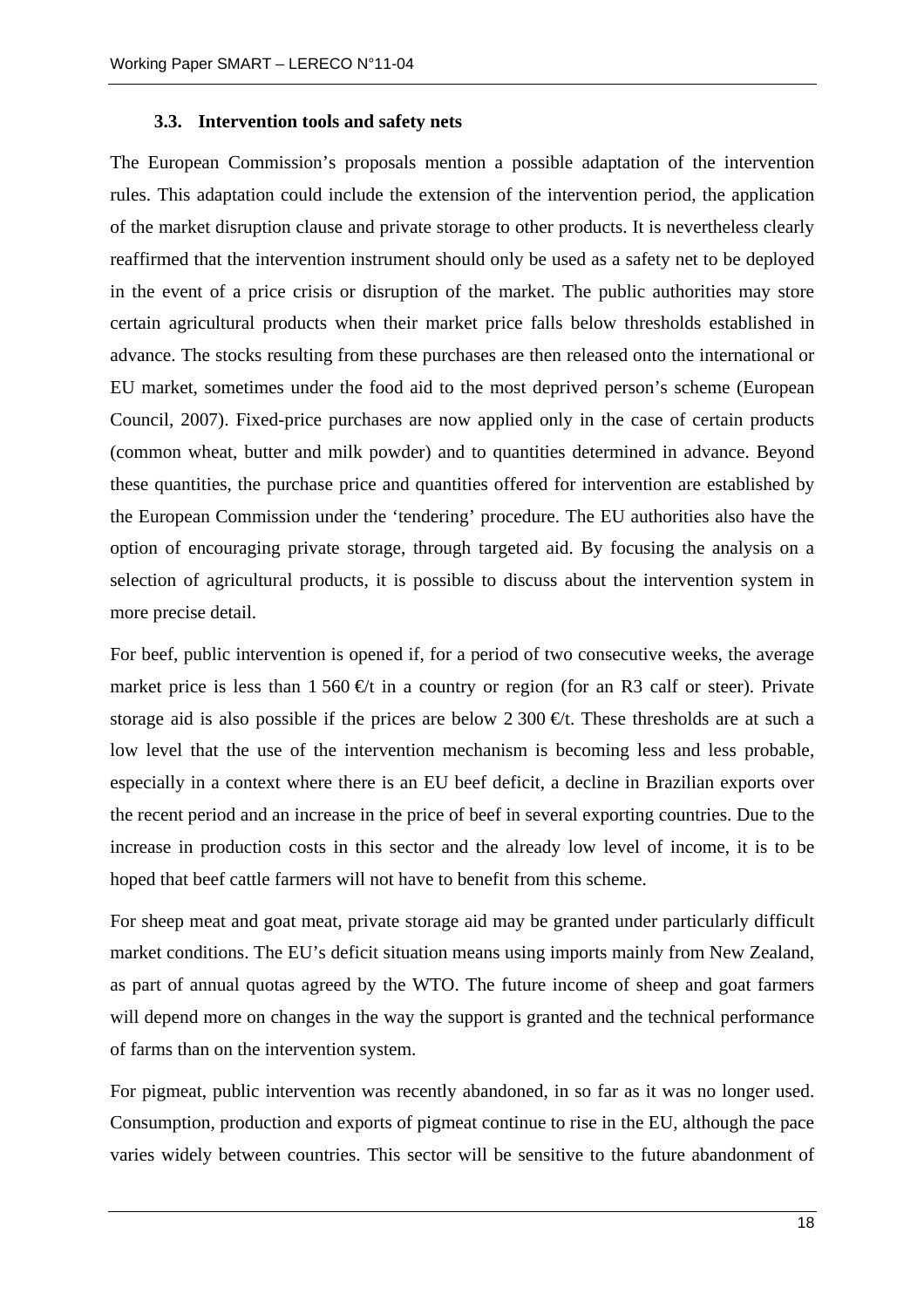export refunds, which sometimes gave European exporters the opportunity to conquer markets (Russia, Japan, Hong Kong or South Korea) against American opponents favoured by their currency's parity with the Euro.

In the dairy sector, intervention is restricted to 30 000 t annually for butter (at a price of 2 218  $\epsilon$ t) and to 109 000 t for skimmed milk powder (at a price of 1 700  $\epsilon$ t). The European Commission may, if necessary, make these purchases by tender; in this case, the maximum price cannot exceed the intervention price. In 2009, private storage aid for butter was maintained (but not for cheese) while processing aid for butter was abolished. Two categories of processing aid (skimmed milk powder for animal feed and skimmed milk made into casein or caseinate) are still allocated, but only when the market is in surplus and according to an amount established in advance or by tender. Following the crisis affecting the dairy sector in 2009, the EU authorities made use of all the possibilities offered by these remaining regulation mechanisms. Exceptional measures were also agreed, such as bringing forward the disbursement period for direct payments and the implementation of a programme to promote dairy products. In this sector, one of the key questions is the extent to which the contractual relations mechanism that will soon be put in place to replace the current system of milk quotas will be effective in maintaining an optimum balance between supply and demand.

In cereals, public intervention potentially concerns common wheat, durum wheat, corn, barley, rice and sorghum; it is authorised between 1 November and 31 May for all the Member States. The latter five crops will, however, no longer be eligible for intervention measures, as the rate has been reduced to 0%. For common wheat, the intervention price is 101.31  $\epsilon t$ , within a limit of 3 million tons. Given the level of prices at the beginning of 2011 and the trends forecast for the next financial year (position of buyers), it seems quite clear that public intervention will not be very useful in this sector in the short and medium term. The intervention price is set at a level that provides so little incentive that it only has a small impact on supply.

As the reforms of the CAP have taken place, the intervention instruments have been significantly changed. The budgetary cost of these tools has also become extremely low in comparison to the direct aid allocated to European farmers. Preserving these instruments is definitely useful for tackling any crises that arise, but the low thresholds lead us to consider that the less these 'safety nets' are used, the better farmers will be. The objective must be to avoid using them by better adapting supply to demand.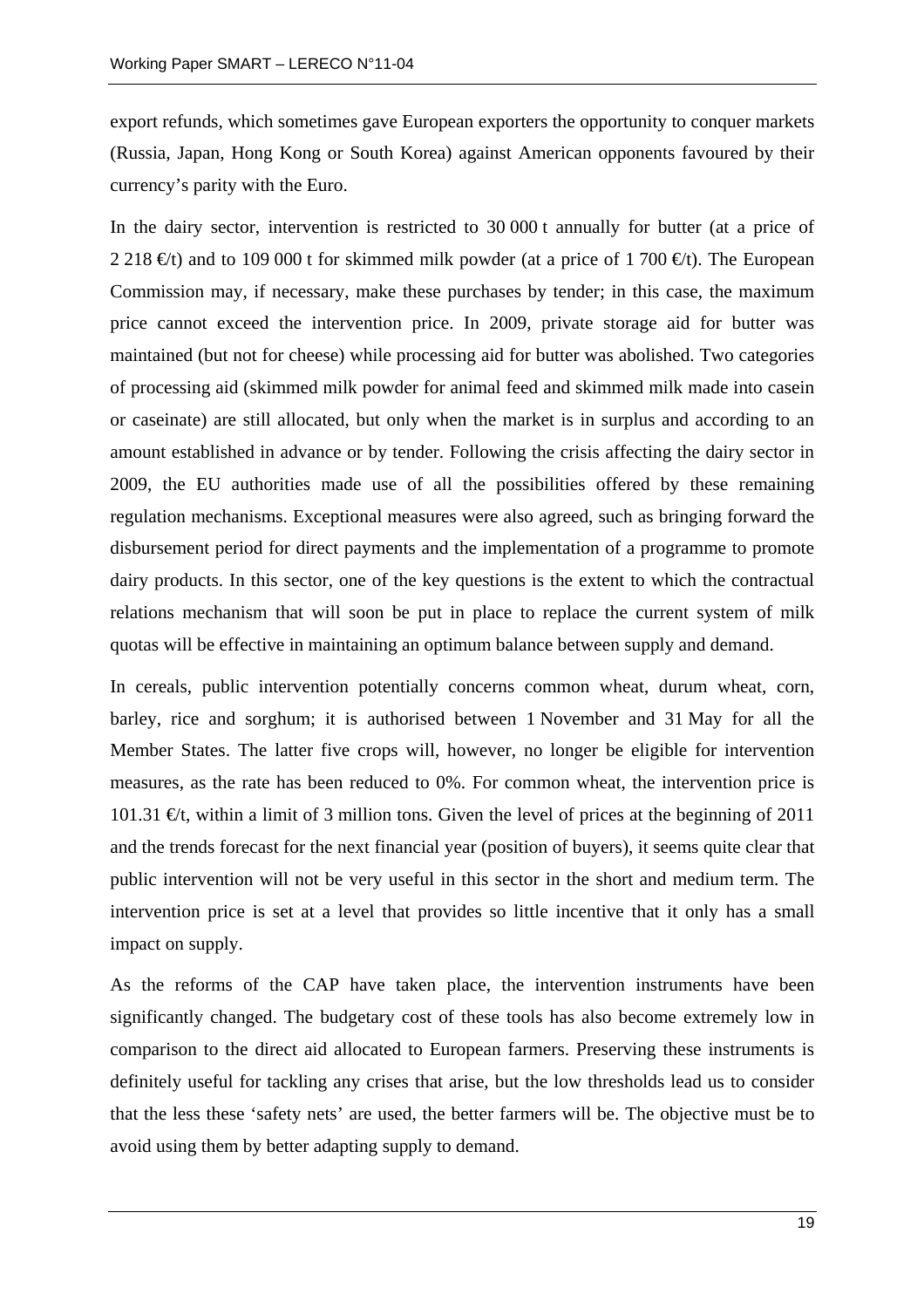#### **3.4. Risk management instruments**

In agriculture, the risks can be classified into three groups: a) risks associated with fluctuations in the prices of goods sold or inputs purchased; b) risks attributable to the production cycle, such as the vagaries of the climate (drought, frost, hail, etc.), incidents (fire, water damage, theft, etc.), disease (plant and animal) or life events (illness, disability, death); c) risks related to the industry, *i.e.*, the capacity of farmers to market their produce. In order to limit or better manage these risks, farmers can adopt tailored strategies (diversification, multiannual investment management, etc.) or leave it to the various existing tools (fiscal policy, insurance markets, financial markets).

Risk management instruments, which are more developed in the United States or Canada than in the EU (Capitanio, 2010), may have their origins in the public sphere, private entities or professional organisations. In the typologies used to class and rank these instruments, particular attention is paid to the correlation between the occurrence of an event (or hazard) within a population, on the one hand, and its frequency and intensity, on the other hand. The risk is described as systemic when a large section of the population is affected; it is classified as independent when only one or a few individuals are affected.

In order to deal with the inherent risks of agriculture, the development of private risk management instruments (insurance, derivative risk management products) must be encouraged. The public authorities can contribute to this by making a clear distinction between what responsibility the public and private sectors have in dealing with agricultural risks, by stabilising their political guidelines for intervention in the agricultural markets and by encouraging an increasing proportion of farmers to educate themselves on these issues. By publicly awarding contracts, they can also promote the development of insurance.

The development of these private risk management instruments does not in any way mean that public authorities will no longer have a role to play in agriculture in future. The idea is not to set the players (public/private) against each other, but to find the best possible interaction between them to serve the desired objectives. With this in mind, the public authorities should maintain the safety nets (through public storage and private storage aid); strengthen the powers of the market (producer, processor and distributor); ensure that there is increased transparency on prices and margins; help to establish contractual relations between producers and companies, so that supply can be brought in line with demand; promote agriculture that is in tune with the environment and product quality (through the method of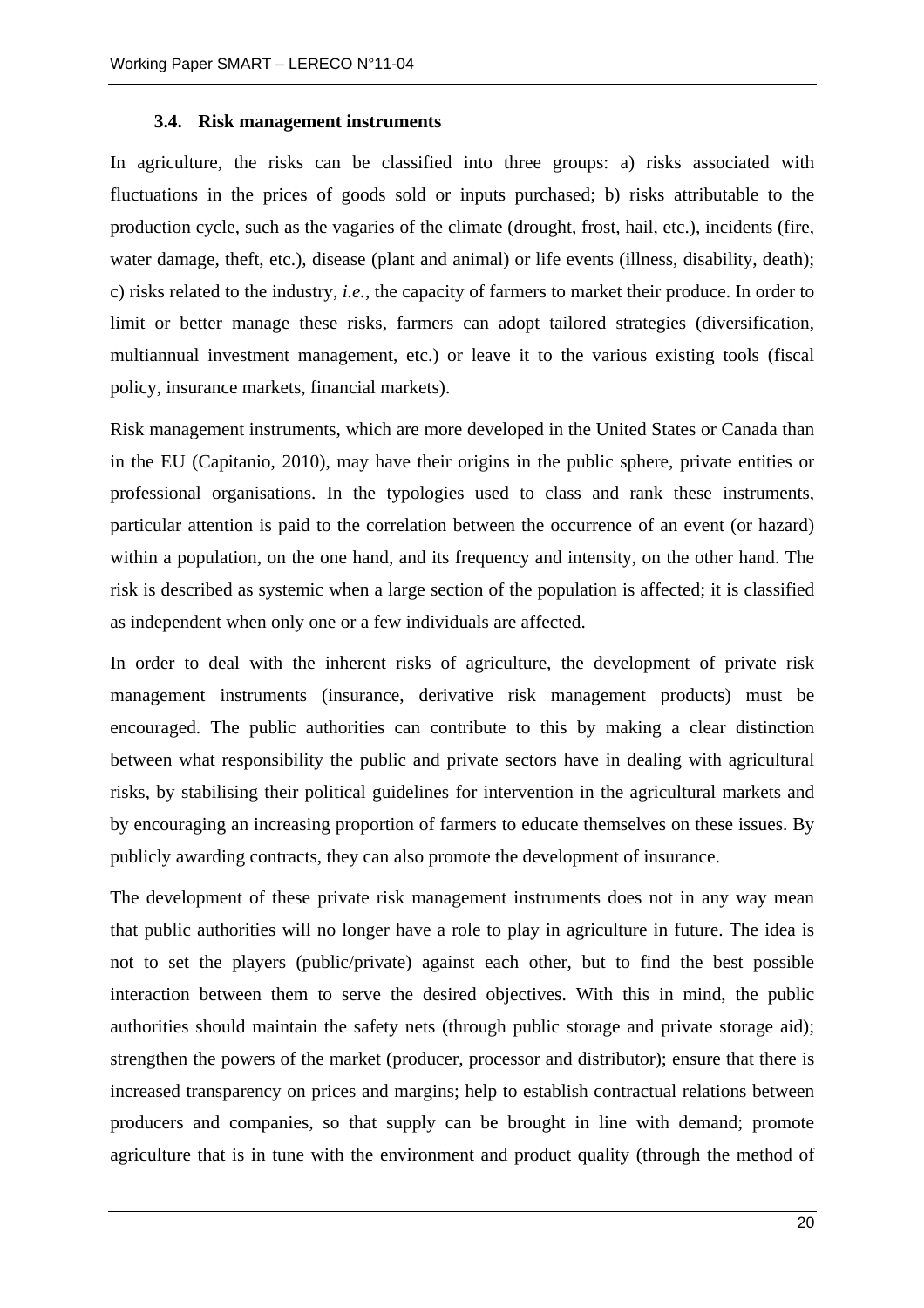allocation of direct aid); and promote balanced development of European land. In the possible event of sudden mass imports of agricultural products from third countries, the public authorities must also use appropriate mechanisms (safeguard clause) to avoid the risk of damaging destabilisation of the existing agricultural industries.

Without going into too much detail here as to the content and the diversity of the tools that farmers could use to manage risk in their businesses (Féménia and Gohin, 2010; Kimura *et al.*, 2010), some thoughts follow dealing with several points that are important to add to the CAP debate.

## *The diversification of agricultural and non-agricultural activities*

The diversification of activities (agricultural and non-agricultural) is often a way for farmers to reduce their exposure to risk (particularly the risk of price volatility). The same applies to strategies of marketing in short distribution channels in which prices are set more by farmers than by the interplay of competition on national and international markets. Exposure to the volatility of prices of agricultural products and inputs is not, therefore, the same for all farms. Over recent decades, agricultural development has, however, clearly oriented European agriculture towards increased specialisation, with a drastic decline in the number of mixed crops-livestock units: this was considered to be beneficial in terms of technical expertise and economic efficiency. Certain measures under the second pillar of the CAP are certainly likely to encourage diversification, and therefore lesser sensitivity to price volatility, but the expected overall impact will probably remain modest, as there are so many concomitant forces acting on specialisation.

# *The inter-annual flexibility of the CAP budget*

The issue of the inter-annual flexibility of the CAP budget should be considered carefully in so far as it could enable part of the budget allocated to European agriculture to be adapted according to actual needs. The aim is not to question the principle of the multiannual financial framework (2014-2020), but to have some freedom ('security budgetary reserve') to tackle any crisis situations in the best possible way. This recommendation is particularly important given that the current system for allocating the single farm payment (SFP) is excessively inflexible; for example, it leads public authorities to allocate direct aid to farmers benefiting from favourable and profitable prices, while at the same time there is a lack of funds to support producers affected by a major decline in prices or a sudden increase in costs.

*Precautionary savings through adapted fiscal policies*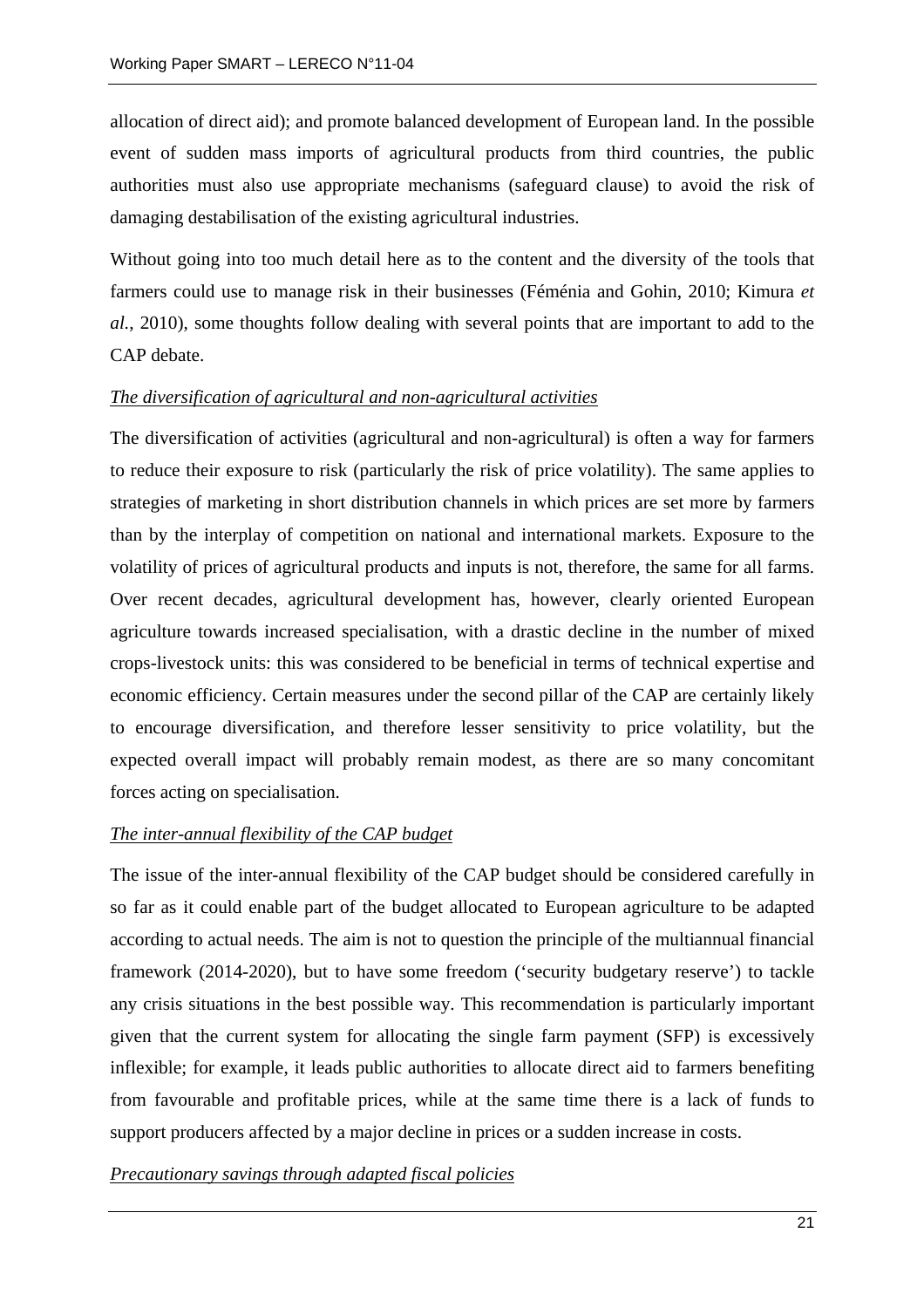In response to the increased volatility of agricultural sale prices, it seems essential that new fiscal policies be constructed in each country. We need to move from annual management of performance in farming to multi-annual management. The current system is, at least in some EU countries (like in France), still too inflexible. When the price situation is satisfactory, and income from farming is good, too often it encourages farmers to invest immediately in order to avoid compulsory levies. This reasoning, which is sometimes counter-productive in terms of long-term competitiveness, was not too problematic in a context in which prices and income were quite stable; it is becoming problematic in a situation of major fluctuations.

The issue is therefore now about finding the technical means to implement a system that would foster the creation of precautionary savings. This mechanism would give farmers whose income is high in the current year the opportunity to transfer part of their profit, exempt from social insurance contributions and tax, to the profit for the following year. If the income for the following year had declined due to the price situation becoming unfavourable, the amounts transferred could be incorporated into the income calculation so that the farmer would then pay his taxes and contributions. These amounts could also be used for investment, but on what would become a more multiannual basis. This precautionary saving could then be described, for example, as an 'investment savings plan'. With this in mind, wouldn't it be a simple system to start with the possibility of transferring all or part of the direct aid potentially due for the current year to the following financial year?

#### *Futures markets*

Public authorities must encourage the development of futures markets, while bearing in mind the fact that, firstly, this financial instrument cannot be used for all agricultural products, and that, secondly, it does not in any way remove price volatility; in fact it needs price volatility in order to function. It is therefore not a tool for regulating the agricultural markets that could affect price trends, but rather an instrument that enables farmers to react to the potential effect of a deregulation. Aside from these two significant limitations, and in the event of high price volatility, futures markets are useful for enabling those involved in a market to cover themselves. They give to the concerned farmers the opportunity to anticipate the future margin that they will get by having advance knowledge of the sale price of their products; it allows farmers to decide to start production, optimise cash-flow management and focus their investment strategy.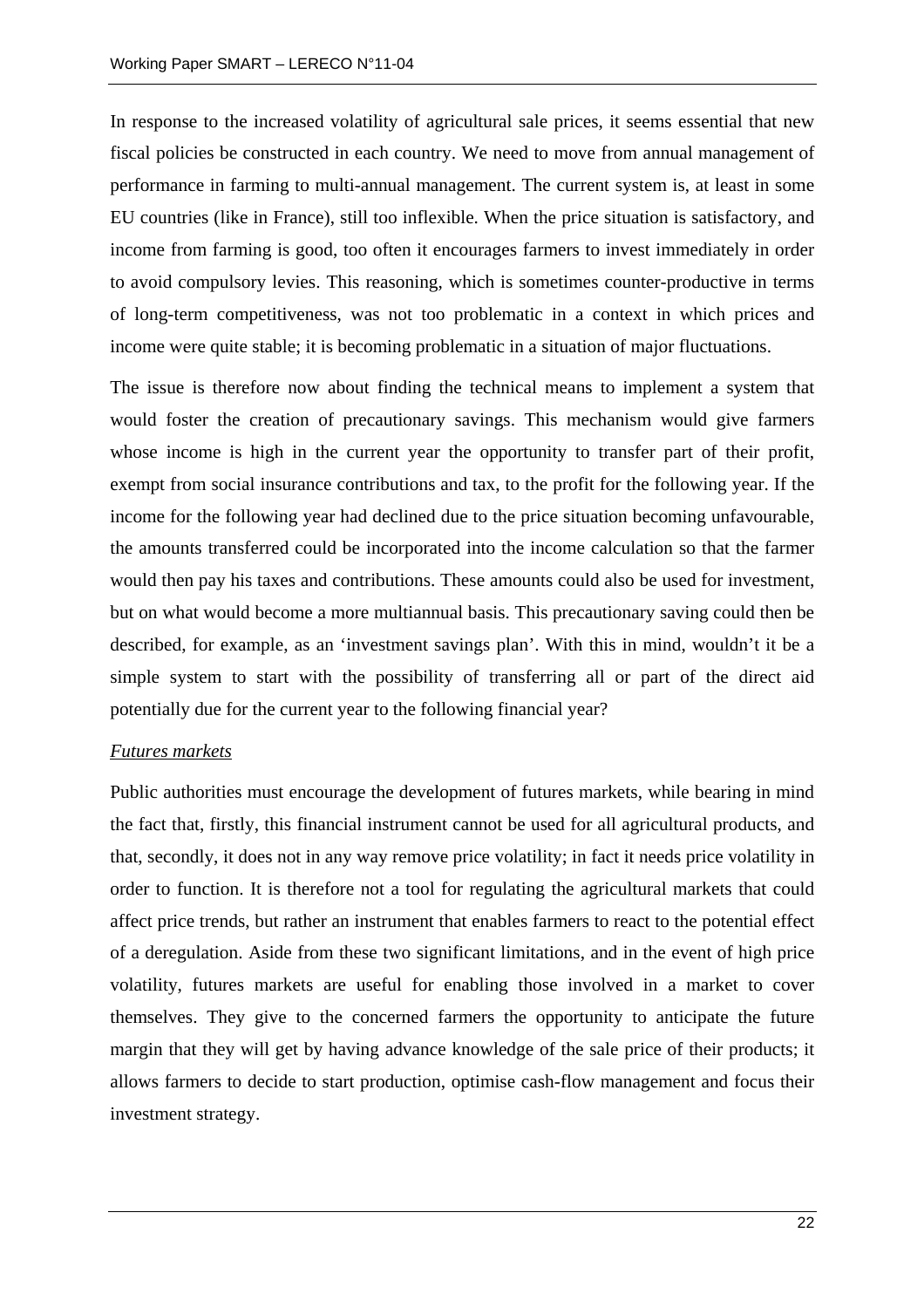The futures markets are still under-developed in the EU (they were only authorised in 1993 in France), at least in comparison with the situation in the USA. They essentially relate to crops; they are more difficult to apply to animal farms in so far as the instrument requires a high level of standardisation of products. In a strict budgetary context, this instrument also has the advantage of being inexpensive to public authorities. The potential development of these tools is also dependent on the quality of training that can be given to farmers, many of whom are not experts in these instruments.

#### *Multi-risk climate insurance*

The public authorities can encourage farmers to take out multi-risk climate insurance policies; these are to cover the risks to production associated with the vagaries of the climate (drought, hail, frost, floods and storms). In France, for example, a budget of EUR 133 million was used to fund this particular form of support in 2010. The aid takes the form of partial payment of eligible insurance premiums up to a limit of 65%.

#### *Income stabilisation tools*

Due to high prices volatility and the European Commission's proposals, it is interesting to question the conditions for implementing an income stabilisation tool under the second pillar of the CAP. Given the broad diversity of farms and of situations in the EU Member States, it is surely preferable for this mechanism to be constructed, at least for those who want it, within each country (through a common EU framework). Placing this instrument under the second pillar of the CAP gives it flexibility and allows co-financing by Member States and subsidiarity; it is nevertheless true that this choice could raise some questions among those who consider that this instrument falls first and foremost under regulation (and therefore under the first pillar). In any case, this ambiguity shows the extent to which it is not necessarily easy to build a new CAP structure while keeping the initial framework of the two historic pillars.

To enhance this reflection on income insurance, it would seem appropriate to consider the way in which the Canadian authorities recently structured their 'AgriStability' programme (which replaced the former Canadian Agricultural Income Stabilisation Programme). The programme compares the farm's profit for the current year to the reference profit calculated for the previous five years (excluding the highest and the lowest). If the profit is less then 85% of the calculated average, a payment is triggered. This programme works in a similar way to any insurance scheme. A premium, which is payable in advance, is used to cover the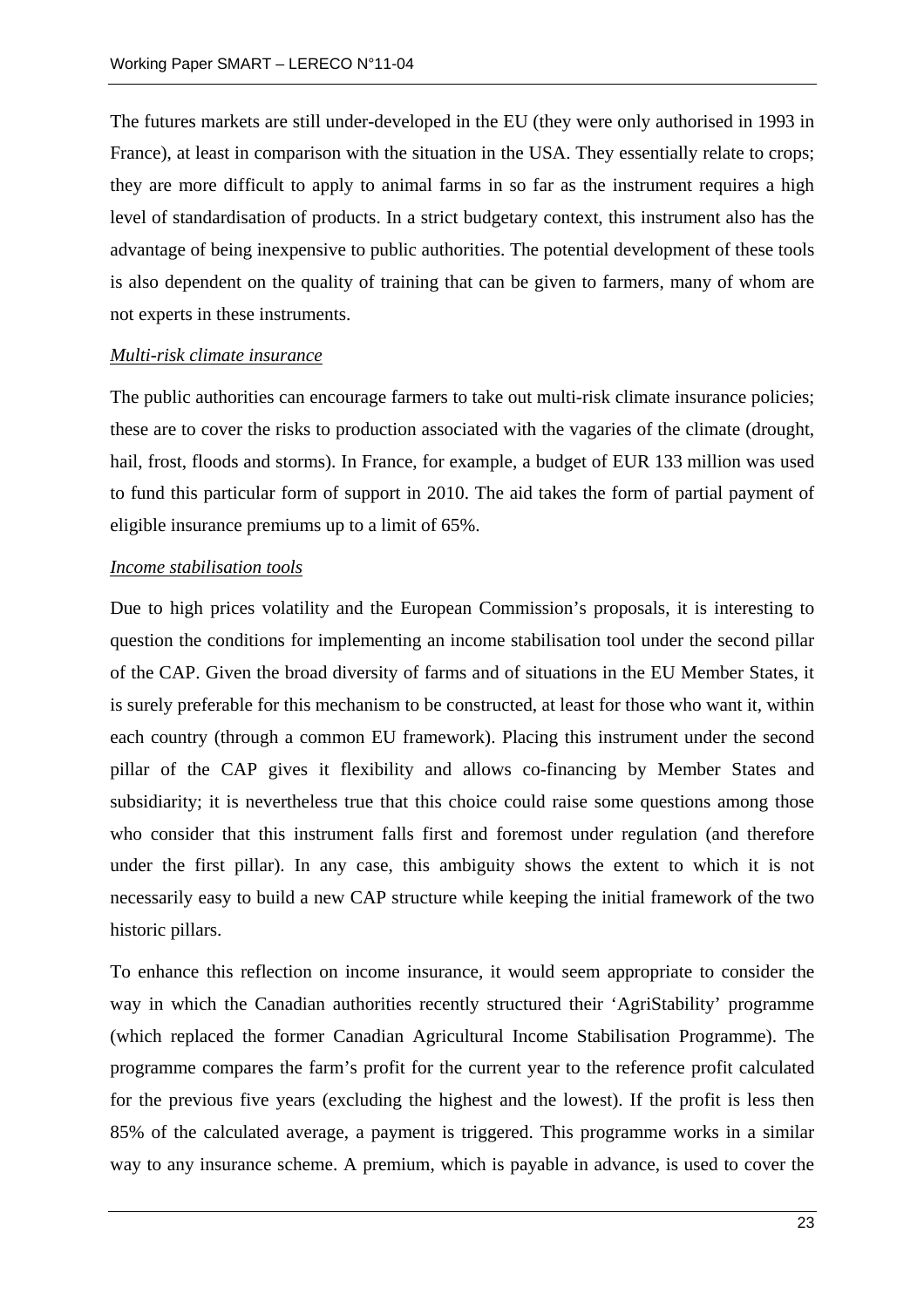coming period. The fee is 0.45% of 85% of the reference profit (plus administration costs). There is no compensation if the decline in profit is between 0% and 15%; it is 70% if profits drop by between 15% and 30%; it is 80% when profits drop by between 30% and 100%; there are particular rules to cover losses and start-up farmers. As well as this Canadian example, the ACRE programme (Average Crop Revenue Election) introduced in the United States as part of the 2008 Farm Bill is interesting.

Creating such a mechanism in the EU must be envisaged under two main constraints. The first relates to its expected budgetary cost. The indicators used as a reference point need to be well selected, then the thresholds and rates need to be set so that the budget that has been earmarked is kept to. This requires that statistical studies be conducted, such as those published by the European Commission. The second constraint is for the envisaged mechanism to be compatible with the commitments made under paragraph 7 of Annex 2 to the URAA. This paragraph includes the following two points: the right to receive payments on this basis shall be subject to a loss of (agricultural) income exceeds 30% of annual income for the three previous years or on a three-year average based on the five previous years (excluding the highest and lowest values); the amount of these payments shall compensate less than 70% of the producer's loss of income.

#### **4. Conclusion**

On 18 November 2010, the European Commissioner responsible for agriculture and rural development proposed a new phase in the long process of reforming the CAP. By taking the precaution of not entering too quickly into a precise definition of the criteria, indicators or thresholds that will ultimately be agreed and which will give shape to the real content of the future reform, the Commissioner is first seeking to give it a direction, in a particular context: i) the result of the negotiations on the EU financial framework for the 2014-2020 period is uncertain; therefore, it is difficult to predict what the future EU budget will be for agriculture and rural development; ii) the modification of the support instruments and regulation tools must be designed in such a way that the CAP remains compatible with the commitments made at the WTO as part of the Doha Round; iii) the European Commission must now work in close cooperation with the European Parliament, whose powers have recently been enhanced (Massot, 2010).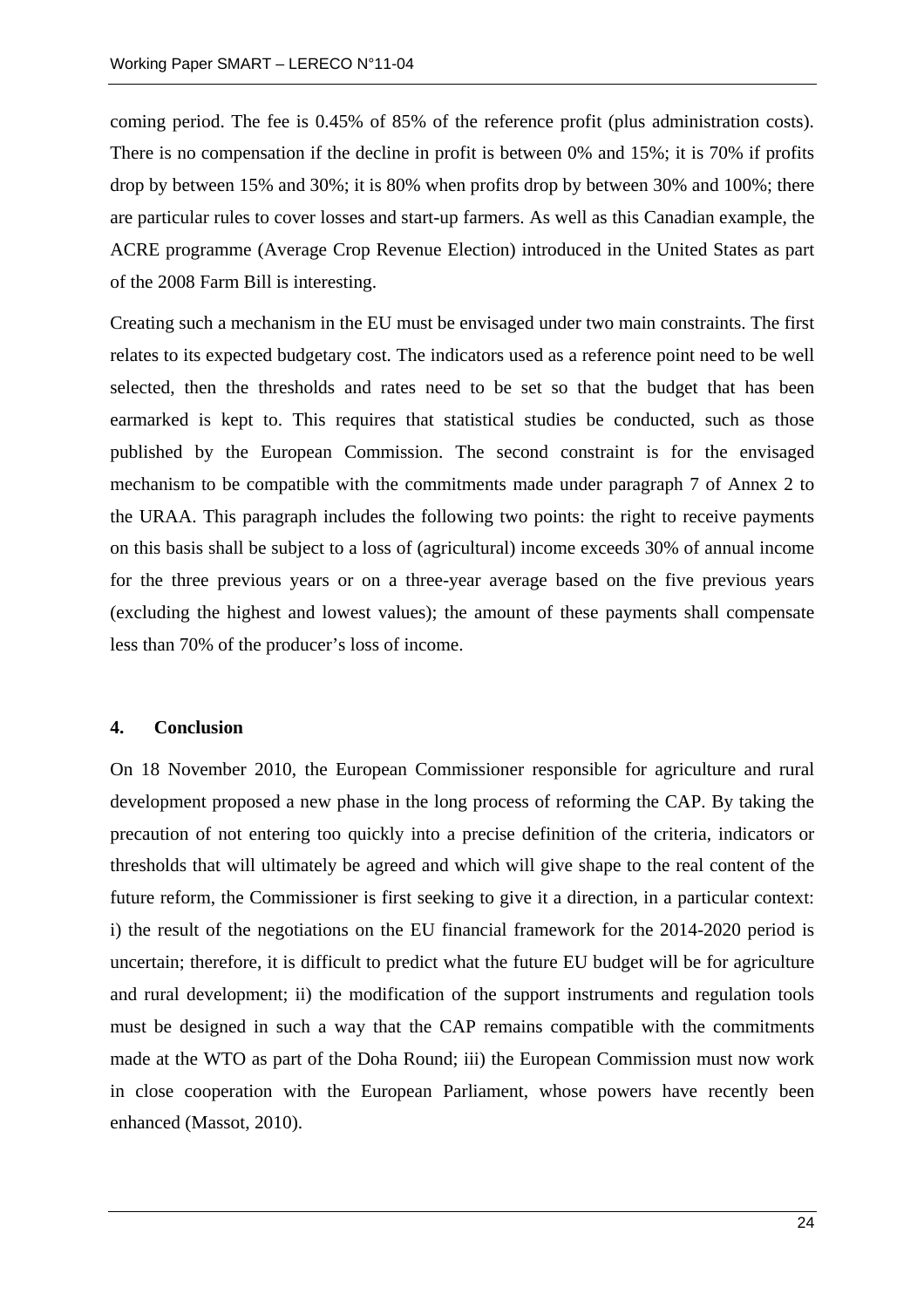These European Commission proposals were accompanied in December 2010 by additional contributions targeting the dairy sector and the quality of agricultural products. While these different texts must be considered at the same time, their aim is not to cover all of the issues raised today by the development of European farming and the changes in agricultural and trade policies. They therefore do not discuss the position that the EU intends to adopt in international negotiations on subjects that are important for agriculture such as: changes in currency parity; the need for international coordination of agricultural policies in order to combat agricultural price volatility; the trade strategy to be adopted towards developing countries that are net importers of agricultural products; the best way of taking into account, in future WTO agreements, non-commercial concerns (social rules, environmental standards, animal welfare); the future development of new technologies (second-generation biofuels, genetically modified crops, etc.). Likewise, these texts do not tackle the issue of harmonising rules between the Member States of an EU that is heterogeneous and in which there are still distortions of competition between countries.

To enrich the European Commission proposals, it seems important to keep in mind two ambitions: agriculture must become capable, in all the countries of the world, of better feeding the population (in terms of quantity and quality); it is essential for the balance of European society to maintain an agriculture that is both economically effective, environmentally friendly and mindful of its relationship to the land. The European authorities must be driven by the desire to implement a CAP that is fairer, more sustainable and more preventive. In order to do this, they must pay close attention to the specific way in which the redistribution of support and targeting it better towards non-commercial goods will be implemented. This change in the way that public support is granted is particularly justified in that price volatility is increasing and the residual tools for intervention on the agricultural markets will have quite a small influence on income levels. It is also important to maintain safety nets, to better manage speculation on the agricultural markets, to defend the right to minimal customs protection and to encourage farmers who are conducting innovative projects.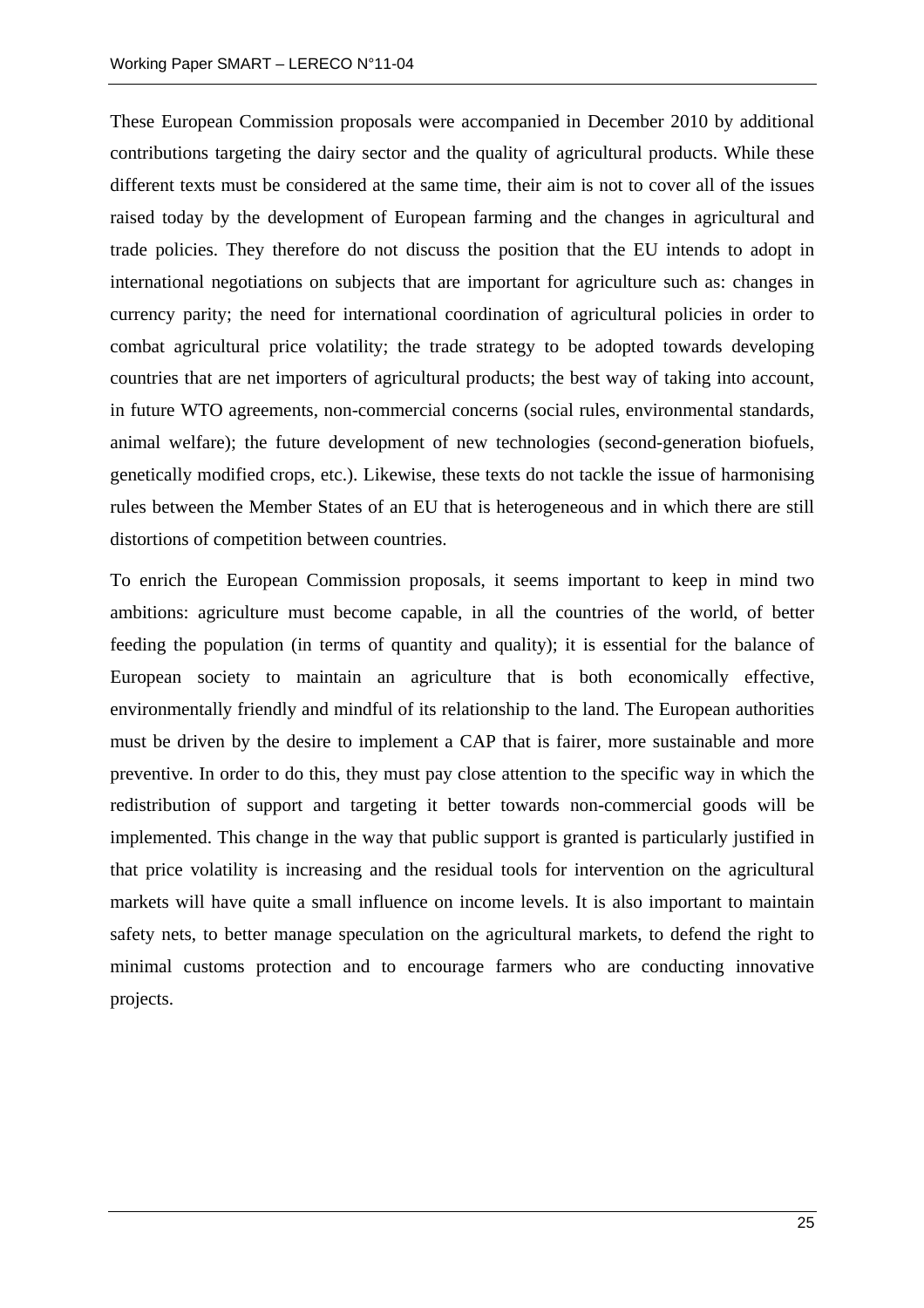#### **References**

Adinolfi, F., Little, J., Massot, A. (2010). The CAP towards 2020: working paper on the EC communication of 18 November 2010. Briefing note for European Parliament (Directorate General for internal policies - policy department B), 78 p.

- Baffes, J. (2011). The economics of food: how feeding and fueling the planet affects food price. *European Review of Agricultural Economics*, 38(1): 157–160.
- Banse, M., Van Meijl, H., Tabeau, A., Woltjer, G. (2010). EU biofuel policies affect global agricultural markets? *European Review of Agricultural Economics*, 35(2): 117–141.
- Blandford, D., Gaasland, I., Garcia, R., Varddal, E. (2010). How effective are WTO disciplines on domestic support and market access for agriculture? *The world Economy*, 33(11): 1470-1485.
- Brockmeier, M., Pelikan, J. (2008). Agricultural market access: a moving target in the WTO negotiations? *Food Policy*, 33(3): 250-259.
- Boussard, J.M. (2010). Pourquoi l'instabilité est-elle une caractéristique structurelle des marches agricoles. *Economie Rurale,* 320: 69-83.
- Bureau, J.C. (2010). La PAC après 2013 : les enjeux et la position des acteurs. *Futuribles*, 369: 45-61.
- Burell, A. (2009). The CAP, looking back, looking ahead. *Journal of European Integration*, 31(3): 271-289.
- Capitanio, B. (2010). The increase in risk exposure of the European farmers: a comparison between EU and North American tools looking at the CAP post 2013. Briefing note for European Parliament (Directorate-General for internal policies), 36 p.
- Daugbjerg, C., Swinbank, A. (2011). Explaining the Health Check of the CAP: budgetary politics, globalisation and paradigm change revisited. *Policy studies*, 32(2):127-141.
- De Castro, P., Adinolfi, F., Capitanio, F., Di Falco, S. (2011). Building a new framework for the CAP: a responsibility towards the overall community. *Eurochoices*, 10(1): 32-36.
- De Schutter, O. (2010). Food commodities speculation and food price crises. *United Nations Special Briefing* note 2, 13 p.
- Diaaz-Bonilla, E., Ron, J.F. (2010). Food security, price volatility and trade: some reflections for developing countries. *ITCSD Issue paper*, n°28, 69 p.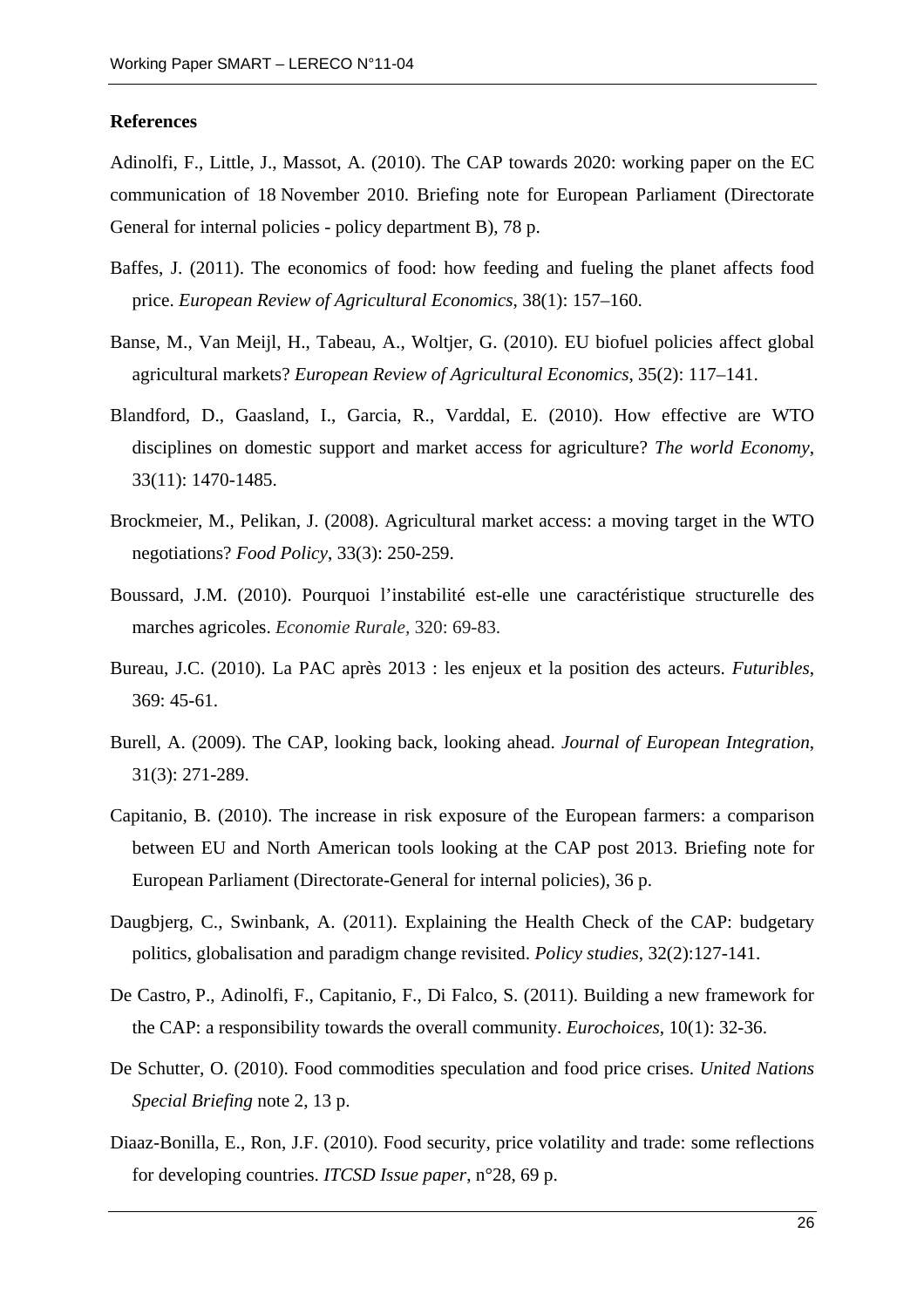- European Commission (2010a). The CAP towards 2020: meeting the food, natural resources and territorial challenges of the future. Communication, 16 p.
- European Commission (2010b). The CAP after 2013: public debate. Report, 40 p.
- European Commission (2010c). Europe 2020: a strategy for smart, sustainable and inclusive growth. Communication, 35 p.
- European Commission (2010d). Prospects for agricultural markets and income in the EU 2010-2020. Report, 76 p.
- European Commission (2011). The future of the CAP market measures. *Agricultural Policy Perspectives* Brief,°3:9.
- European Council (2007). Common organisation of agricultural markets and on specific provisions for certain agricultural products. Council Regulation (EC) n°1234/2007, 149 p.
- FAO (2009). High food prices and the crisis experiences and lessons learned. Report, 60 p.
- FAO (2010). The state of food insecurity in the world: addressing food insecurity in protracted crises. Report, 63 p.
- FAO (2011). Safeguarding food security in volatile global markets. Report, 543 p.
- FAO, OECD (2011). Price volatility and agricultural markets: policy responses. Report, 60 p.
- FAPRI (2010). US and world agricultural outlook. Report, 401 p.
- Féménia, F., Gohin, A. (2010). Faut-il une intervention publique pour stabiliser les marchés agricoles ? Revue des questions non résolues. *Review of Agricultural and Environmental studies, 91(4):* 435-456.
- Gérard, F. (2008). L'instabilité des prix agricoles : réflexion sur les causes et les implications de la flambée des prix. *Oléagineux, corps gras lipides*, 6: 378-384.
- Gilbert, C.L., Morgan C.W. (2010). Food price volatility. *Philosophical Transaction (The Royal society),* 365: 3023-3034.
- Gilbert, C.L., Brunetti C. (1996). Commodity price volatility in the nineties. In: *Managing commodity derivatives and finance*. Euromoney books, pp 1-22.
- Gohin, A., Chantret F. (2010). The long run impact of energy prices on world food markets: The role of macro-economic linkages. *Energy Policy,* 38(1): 333-339.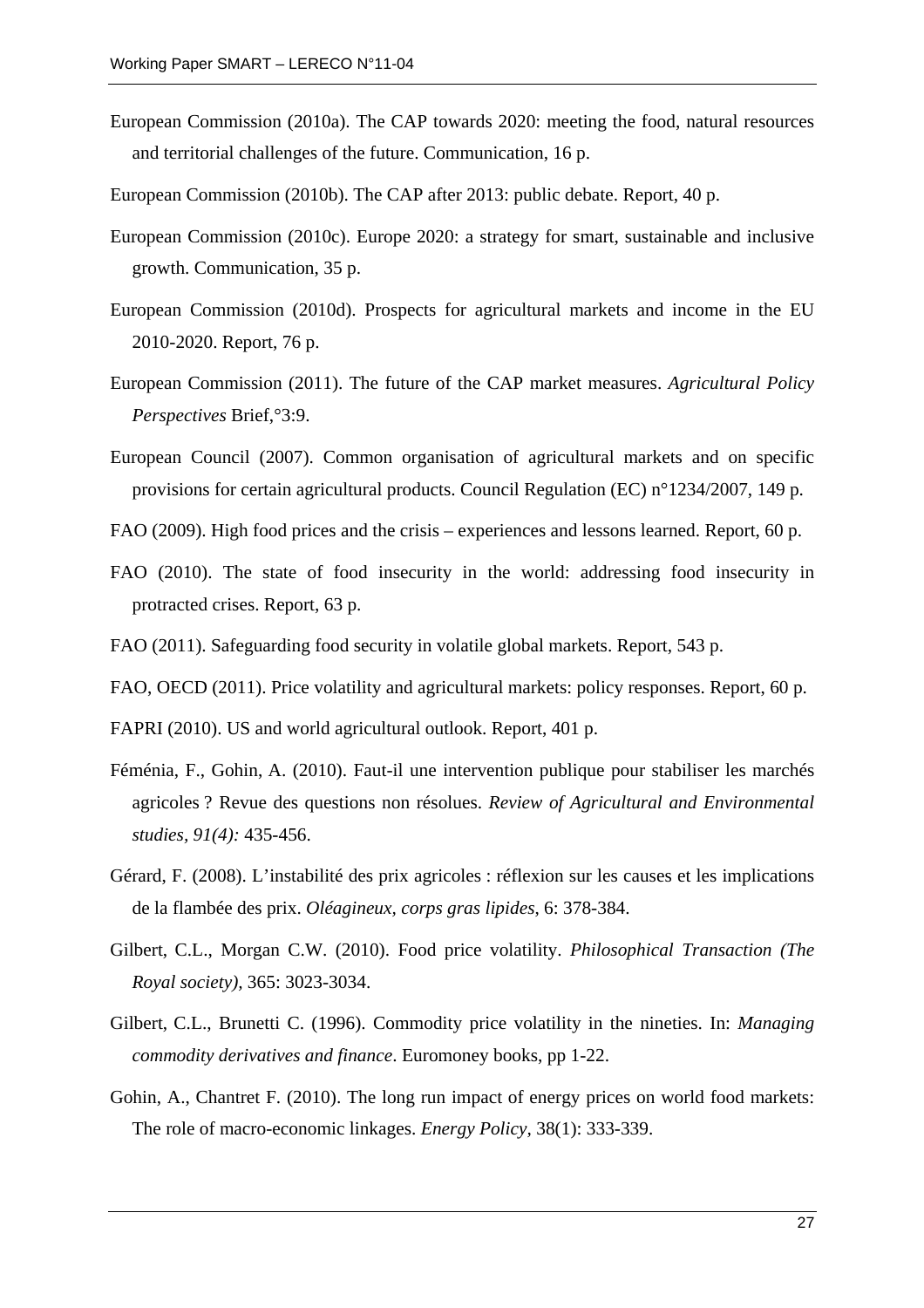- Gouel, C. (2011). Agricultural price instability and optimal stabilisation policies. Thesis, École Polytechnique, 192 p.
- Grant, W. (2010). Policy instruments in the CAP. *West European Politics,* 33(1): 22-38.
- Guyomard, H. (2008). Expliquer les évolutions des cours des matières premières agricoles : à l'impossible, nul n'est tenu! *Oléagineux, corps gras lipides*, 6: 364-377.
- HLPE (2011). Price volatility and food security. Report of the high level panel of experts (HLPE) on food security and nutrition, Roma, 79 P.
- Irwin, S.H., Sanders, D.R. (2011). Index funds, financialization and commodity futures markets. *Applied Economic Perspectives and Policy*, 33(1): 1-31.
- Jamet J.P. (2011). Crises alimentaires et marchés agricoles. *Futuribles, 371:* 33-46.
- Josling, T., Anderson, K., Schmitz, A., Tangermann, S. (2010). Understanding international trade in agricultural products: one hundred years of contributions by agricultural economists. *American Journal of Agricultural Economics*, 92(2): 424-446.
- Jouyet, J.P., de Boissieu, C., Guillon, S. (2010). Prévenir et gérer l'instabilité des marchés agricoles. Report, 18 p.
- Kimura, S., Antón, J., Lethi, C. (2010). Farm level analysis of risk and risk management strategies and policies: cross country analysis. *OECD Working Papers*, n°26, 54 p.
- Kroll, J.C. (2007). Politique agricole : l'insoutenable légèreté des économistes. *Economie Rurale,* 300: 42-47.
- Massot, A. (2010). Structural and Cohesion Policies after the Treaty of Lisbon. Report for the European Parliament – Directorate General for Internal Policies, 58 p.
- Matthews, A. (2010). Understanding reform of the CAP. *Rivista dell'Associazione Rossidoria,* 1: 137-149.
- OECD, FAO (2010). OECD-FAO Agricultural Outlook 2010-2019. Report, 98 p.
- Pisani, E., Chatellier, V. (2010). La faim dans le monde, le commerce et les politiques agricoles. *Revue Française d'Economie*, 25(1): 3-77.
- Sanders, D.R., Irwin, S.H., Merrin, R.P. (2010). The adequacy of speculation in agricultural futures markets: too much of a good thing? *Applied Economic Perspectives and Policy*. 32(1): 77-94.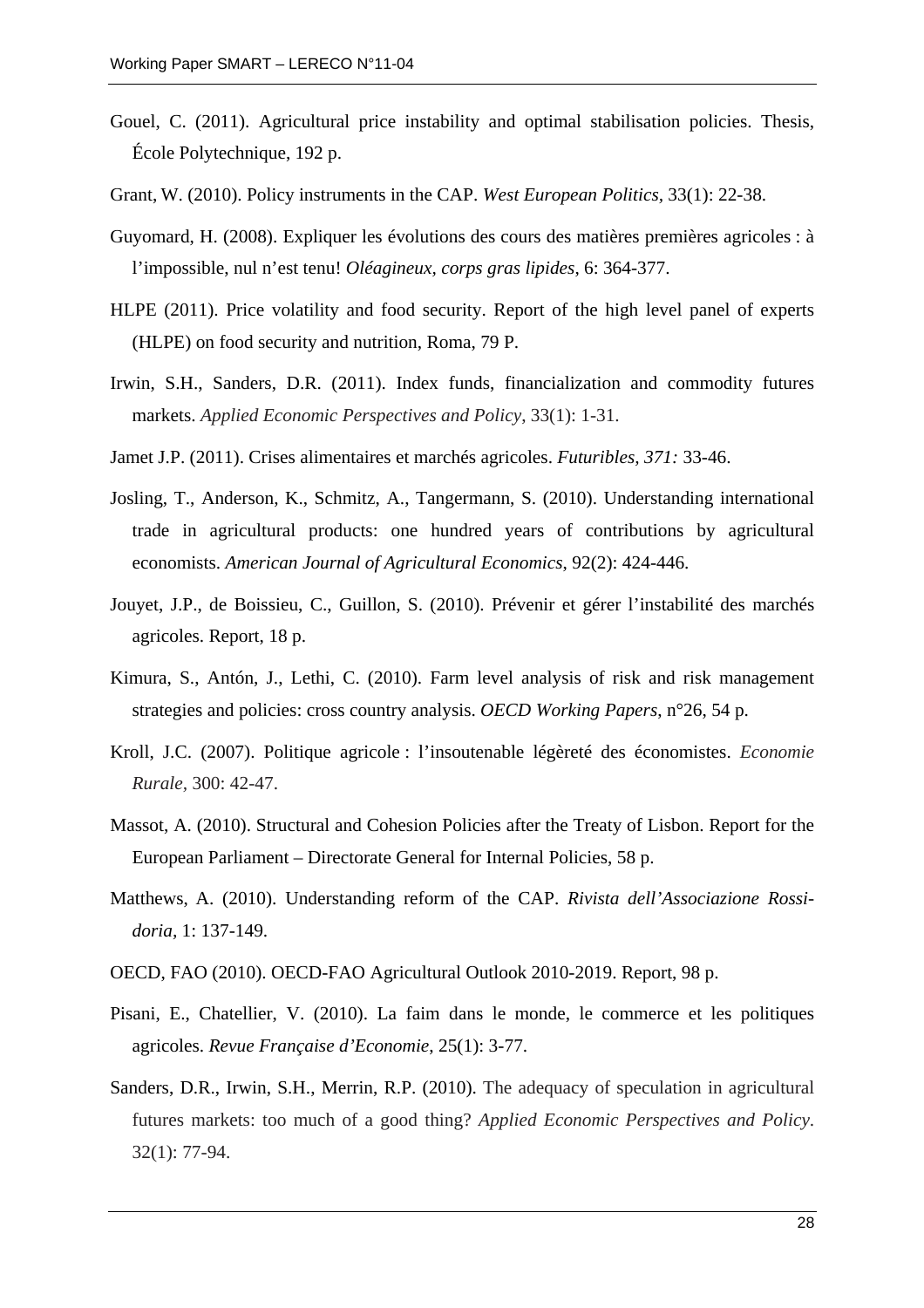- Swinbank, A. (2008). Potential WTO Challenges to the CAP. *Canadian Journal of Agricultural Economics*, 56: 445-456.
- Timmer, C.P. (2010). Reflections on food crises past. *Food policy*, 35(1): 1-11.
- Wright, J. (2011). The economics of grain price volatility. *Applied Economic Perspectives and Policy*, 33(1): 32-58.
- WTO (2010). International Trade Statistics. Report, 250 p.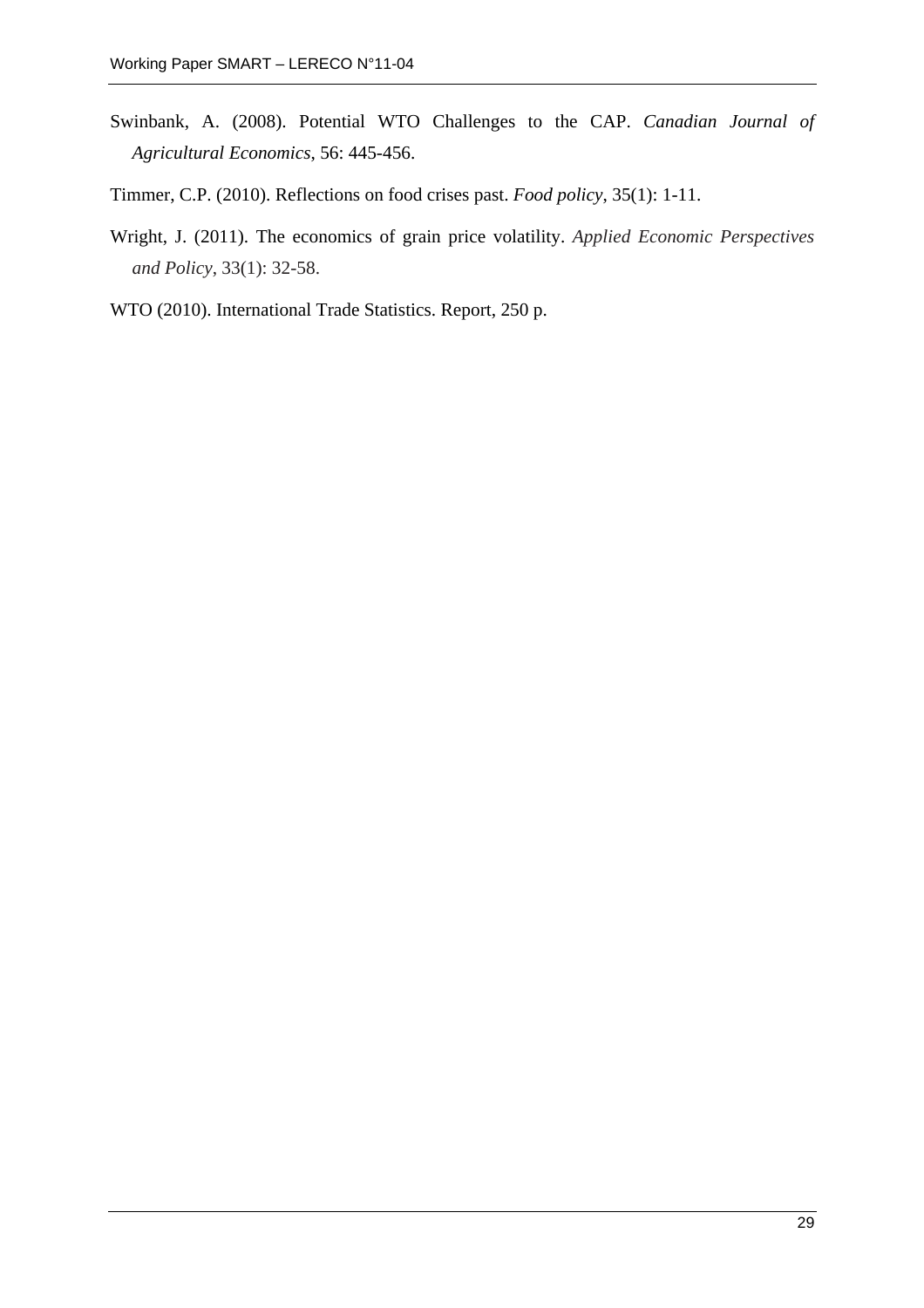#### Les **Working Papers SMART – LERECO** sont produits par l'UMR SMART et l'UR LERECO

#### • **UMR SMART**

L'Unité Mixte de Recherche (UMR 1302) *Structures et Marchés Agricoles, Ressources et Territoires* comprend l'unité de recherche d'Economie et Sociologie Rurales de l'INRA de Rennes et le département d'Economie Rurale et Gestion d'Agrocampus Ouest.

Adresse :

UMR SMART - INRA, 4 allée Bobierre, CS 61103, 35011 Rennes cedex UMR SMART - Agrocampus, 65 rue de Saint Brieuc, CS 84215, 35042 Rennes cedex <http://www.rennes.inra.fr/smart>

#### • **LERECO**

Unité de Recherche *Laboratoire d'Etudes et de Recherches en Economie* Adresse : LERECO, INRA, Rue de la Géraudière, BP 71627 44316 Nantes Cedex 03

[http://www.nantes.inra.fr/le\\_centre\\_inra\\_angers\\_nantes/inra\\_angers\\_nantes\\_le\\_site\\_de\\_nantes/les\\_unites/et](http://www.nantes.inra.fr/le_centre_inra_angers_nantes/inra_angers_nantes_le_site_de_nantes/les_unites/etudes_et_recherches_economiques_lereco) [udes\\_et\\_recherches\\_economiques\\_lereco](http://www.nantes.inra.fr/le_centre_inra_angers_nantes/inra_angers_nantes_le_site_de_nantes/les_unites/etudes_et_recherches_economiques_lereco)

#### **Liste complète des Working Papers SMART – LERECO :**

http://www.rennes.inra.fr/smart/publications/working\_papers

#### The **Working Papers SMART – LERECO** are produced by UMR SMART and UR LERECO

#### • **UMR SMART**

The « Mixed Unit of Research » (UMR1302) *Structures and Markets in Agriculture, Resources and Territories*, is composed of the research unit of Rural Economics and Sociology of INRA Rennes and of the Department of Rural Economics and Management of Agrocampus Ouest.

Address:

UMR SMART - INRA, 4 allée Bobierre, CS 61103, 35011 Rennes cedex, France UMR SMART - Agrocampus, 65 rue de Saint Brieuc, CS 84215, 35042 Rennes cedex, France [http://www.rennes.inra.fr/smart\\_eng/](http://www.rennes.inra.fr/smart_eng/) 

#### • **LERECO**

Research Unit *Economic Studies and Research Lab* Address: LERECO, INRA, Rue de la Géraudière, BP 71627 44316 Nantes Cedex 03, France [http://www.nantes.inra.fr/nantes\\_eng/le\\_centre\\_inra\\_angers\\_nantes/inra\\_angers\\_nantes\\_le\\_site\\_de\\_nantes/l](http://www.nantes.inra.fr/nantes_eng/le_centre_inra_angers_nantes/inra_angers_nantes_le_site_de_nantes/les_unites/etudes_et_recherches_economiques_lereco) [es\\_unites/etudes\\_et\\_recherches\\_economiques\\_lereco](http://www.nantes.inra.fr/nantes_eng/le_centre_inra_angers_nantes/inra_angers_nantes_le_site_de_nantes/les_unites/etudes_et_recherches_economiques_lereco)

#### **Full list of the Working Papers SMART – LERECO:**

http://www.rennes.inra.fr/smart\_eng/publications/working\_papers

#### **Contact**

**Working Papers SMART – LERECO** INRA, UMR SMART 4 allée Adolphe Bobierre, CS 61103 35011 Rennes cedex, France **Email :** [smart\\_lereco\\_wp@rennes.inra.fr](mailto:smart_lereco_wp@rennes.inra.fr)